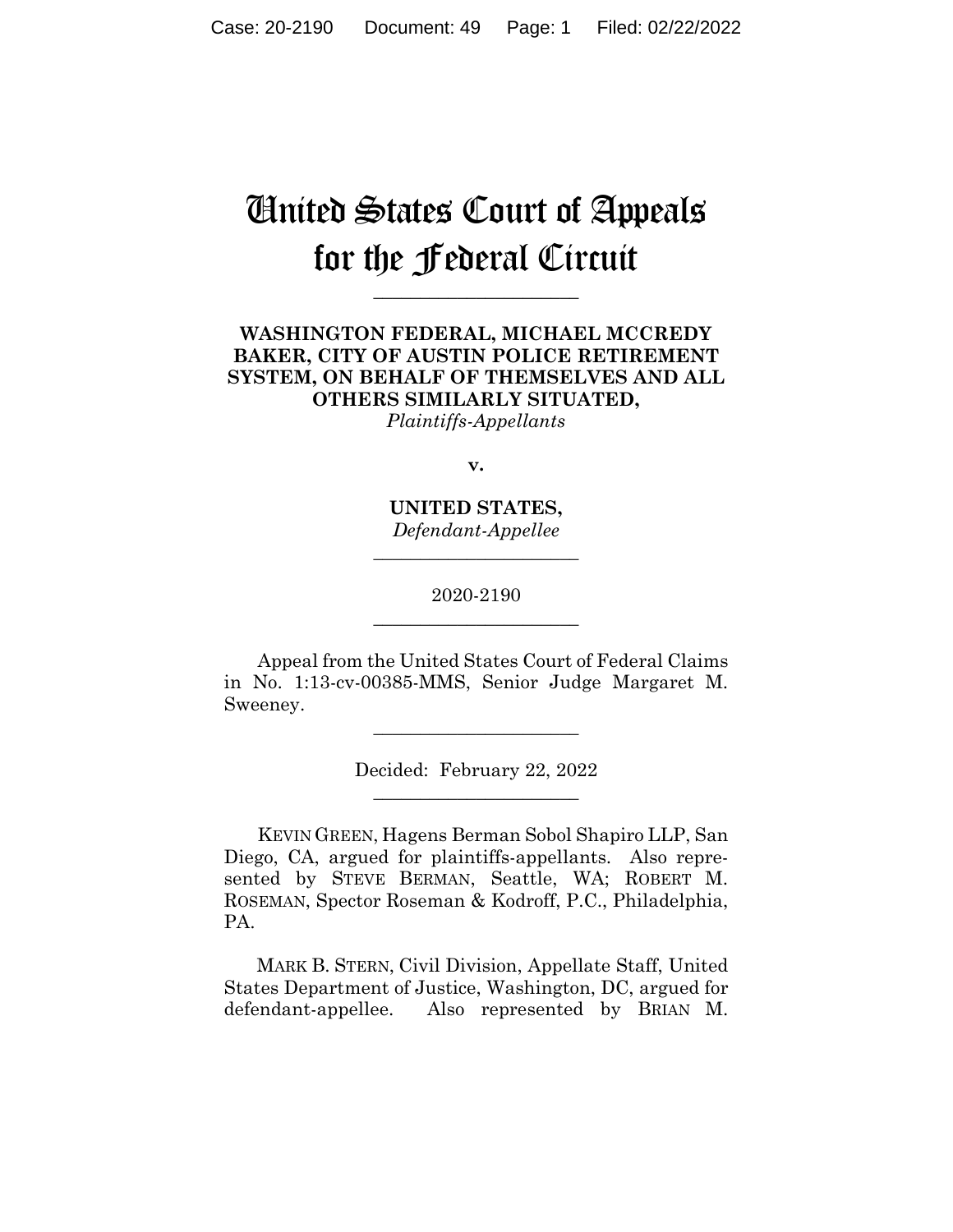BOYNTON, KYLE T. EDWARDS, GERARD SINZDAK, ABBY CHRISTINE.

 $\mathcal{L}_\text{max}$  and  $\mathcal{L}_\text{max}$  and  $\mathcal{L}_\text{max}$  and  $\mathcal{L}_\text{max}$ 

Before LOURIE, PROST, and O'MALLEY, *Circuit Judges*.

## O'MALLEY, *Circuit Judge*.

This is a companion to appeals in eight other matters: *Fairholme Funds, Inc. v. United States*, Nos. 20-1912, -1914, *Owl Creek Asia I, L.P. v. United States*, No. 20-1934, *Mason Capital L.P. v. United States*, No. 20-1936, *Akanthos Opportunity Fund, L.P. v. United States*, No. 20-1938, *Appaloosa Investment Ltd. Partnership I v. United States*, No. 20-1954, *CSS, LLC v. United States*, No. 20-1955, *Arrowood Indemnity Co. v. United States*, No. 20-2020, and *Cacciapalle v. United States*, No. 20-2037.1 In those cases (collectively, the *Fairholme* appeals), certain shareholders of the Federal National Mortgage Association and the Federal Home Loan Mortgage Corporation (collectively, the Enterprises or Companies) challenged actions taken by the Federal Housing Finance Agency (FHFA) after it placed the Enterprises under conservatorship. Those shareholders alleged that a "net worth sweep" under an amendment to the FHFA's preferred stock purchase agreements (PSPAs) with the Department of Treasury (Treasury) constituted, *inter alia*, a

<sup>&</sup>lt;sup>1</sup> Some of the appellants in those other matters chose to consolidate their cases for briefing purposes, but the actual appeals were never consolidated. We granted the motions of other appellants to consolidate the appeals in *Owl Creek*, No. 20-1934, *Mason Capital*, No. 20-1936, *Akanthos*, No. 20-1938, *Appaloosa*, No. 20-1954, and *CSS*, No. 20-1955. We resolved all those matters in our decision in *Fairholme Funds, Inc. v. United States*, Nos. 20-1912, -1914, -1934, -1936, -1938, -1954, -1955, -2020, -2037 (Fed. Cir. Feb. 22, 2022).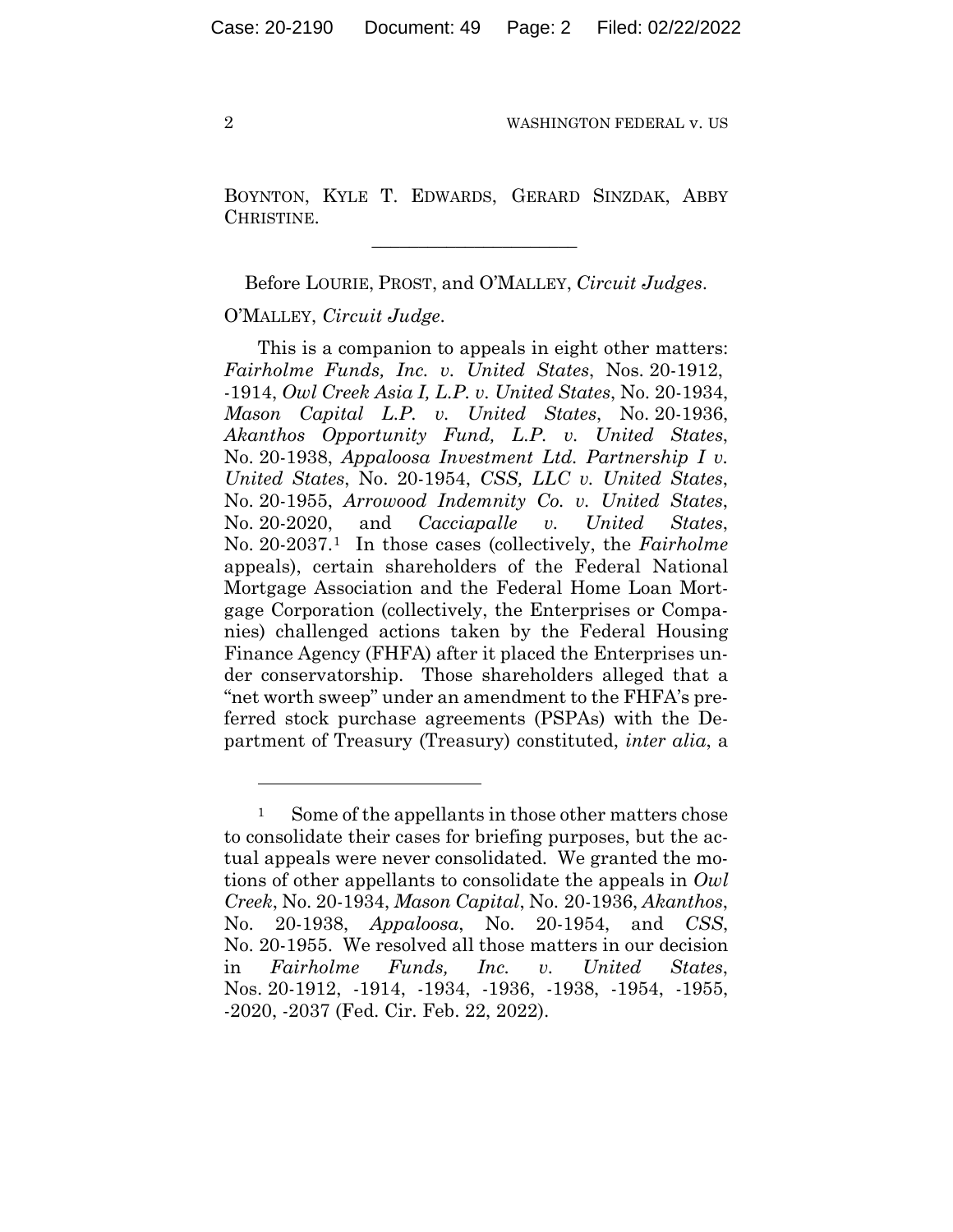direct taking or illegal exaction of their share value. We affirmed decisions of the United States Court of Federal Claims (Claims Court) dismissing those claims for lack of standing.2 *Fairholme Funds, Inc. v. United States*, Nos. 20-1912, -1914, -1934, -1936, -1938, -1954, -1955, -2020, -2037, slip op. at 7 (Fed. Cir. Feb. 22, 2022).

Here, Washington Federal, Michael McCredy Baker, and the City of Austin Police Retirement System (collectively, the Washington Federal Plaintiffs) also alleged direct takings and illegal exaction claims. We separated this appeal from the *Fairholme* appeals because the claims here primarily were predicated on the imposition of the conservatorships over the Enterprises, rather than on actions the FHFA later took in its capacity as conservator. Specifically, the Washington Federal Plaintiffs alleged that the FHFA lacked the statutory authority to impose the conservatorships.3 The Washington Federal Plaintiffs now appeal the Claims Court's final judgment dismissing their claims for lack of standing. *Wash. Fed. v. United States*, 149 Fed. Cl. 281 (2020). We affirm.

#### I. BACKGROUND

We presume familiarity with the background set forth in our *Fairholme Funds* decision and recite only those facts necessary to address the issues raised in this appeal.

Congress created the Enterprises to, *inter alia*, provide liquidity to the mortgage market. *See Collins v. Yellen*,

<sup>2</sup> One shareholder, Andrew T. Barrett, asserted derivative claims on behalf of the Enterprises in the *Fairholme* appeals. Our resolution of those claims is not relevant to the issues in this appeal.

As discussed below, the Washington Federal Plaintiffs also originally cited the net worth sweep as a factual predicate for their claims but have since withdrawn that assertion.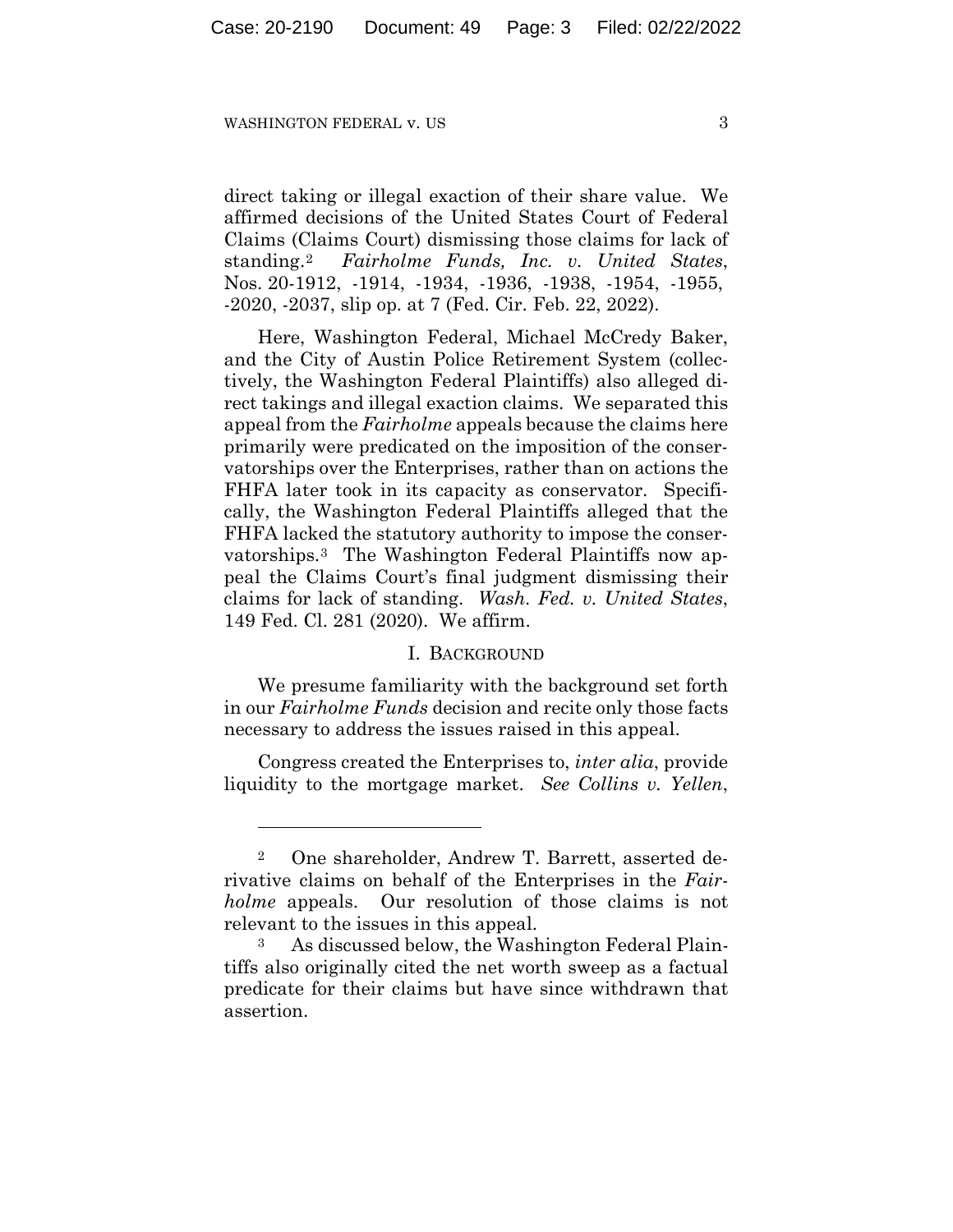141 S. Ct. 1761, 1770–71 (2021); 12 U.S.C. § 1716(4). The Enterprises do so by purchasing mortgages, pooling them into mortgage-backed securities, and selling them to investors. *Collins*, 141 S. Ct. at 1771. As a result, the Enterprises relieve mortgage lenders of the risk of default and free up their capital to make additional loans. *Id.*

The Enterprises operate under congressional charters as for-profit corporations owned by private shareholders. *Id.* at 1770–71. They have long benefited from a perception that the federal government would honor their obligations should they experience financial difficulties. *Perry Cap. LLC v. Lew* ("*Perry I*"), 70 F. Supp. 3d 208, 215 (D.D.C. 2014); Dep't of Treasury & Dep't of Hous. & Urb. Dev., Reforming America's Housing Finance Market: A Report to Congress 8 (2011) ("Treasury & HUD Report") ("[The Enterprises] benefited from . . . a widely perceived government guarantee—the commonly held assumption that large losses would be backstopped by the taxpayer."). This perception and other government benefits allowed the Enterprises to purchase mortgages and mortgage-backed securities at cheaper rates than would otherwise prevail in the private market. *See Perry I*, 70 F. Supp. 3d at 215; Treasury & HUD Report at 8; J.A. 94  $($  $\parallel$  15).

When the housing bubble burst in 2008, the Enterprises experienced significant losses and found themselves owning an "immense inventory of defaulted and overvalued subprime mortgages." *DeKalb Cnty. v. Fed. Hous. Fin. Agency*, 741 F.3d 795, 798 (7th Cir. 2013); *see Collins*, 141 S. Ct. at 1771. Though the Enterprises remained solvent, many feared the Enterprises would eventually default and "throw the housing market into a tailspin." *Collins*, 141 S. Ct. at 1771.

To address that concern, Congress enacted the Housing and Economic Recovery Act of 2008 (HERA) giving the FHFA discretion to appoint itself as conservator or receiver over the Enterprises. 12 U.S.C. § 4617. HERA constrained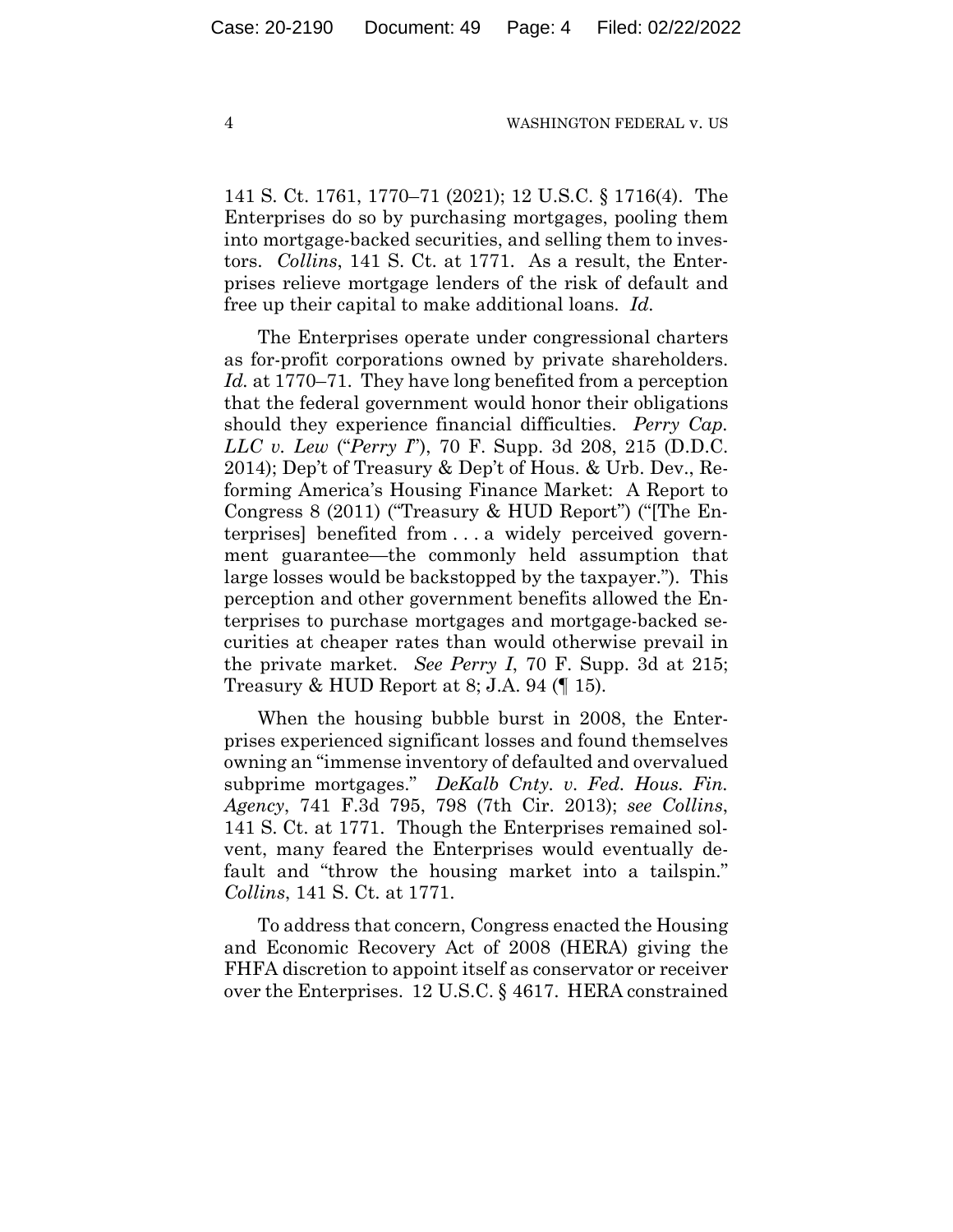the FHFA's discretion by providing twelve grounds on which the agency may appoint itself as conservator or receiver. *Id.* § 4617(a)(2)–(3). These grounds include the consent of the Enterprises, by resolution of their boards of directors or their shareholders or members. *Id.*  $§$  4617(a)(3)(I).

HERA provides for limited judicial review of the FHFA's decision to appoint itself as conservator or receiver over the Enterprises:

If the Agency is appointed conservator or receiver under this section, the [Enterprise] may, within 30 days of such appointment, bring an action in the United States district court for the judicial district in which the home office of such [Enterprise] is located, or in the United States District Court for the District of Columbia, for an order requiring the Agency to remove itself as conservator or receiver.

*Id.* § 4617(a)(5)(A). The court in which the action is brought "shall, upon the merits, dismiss such action or direct the Agency to remove itself as such conservator or receiver." *Id.* § 4617(a)(5)(B).

On September 6, 2008, the FHFA's Director placed the Enterprises under conservatorship with the consent of the Enterprises' boards of directors. *See* J.A. 90 (¶ 7). Thereafter, the Director negotiated PSPAs with Treasury. *See* J.A. 112–13 (¶ 68). In August 2012, the FHFA and Treasury amended the PSPAs to require the Enterprises to pay Treasury quarterly dividend payments equal to their entire net worth minus a small capital reserve amount, i.e., the "net worth sweep." *See* J.A. 116 (¶ 76); J.A. 162 (¶ 204).

In June 2013, the Washington Federal Plaintiffs filed a class action against the government before the Claims Court. They later amended their complaint so that it contained only one count: a Fifth Amendment takings claim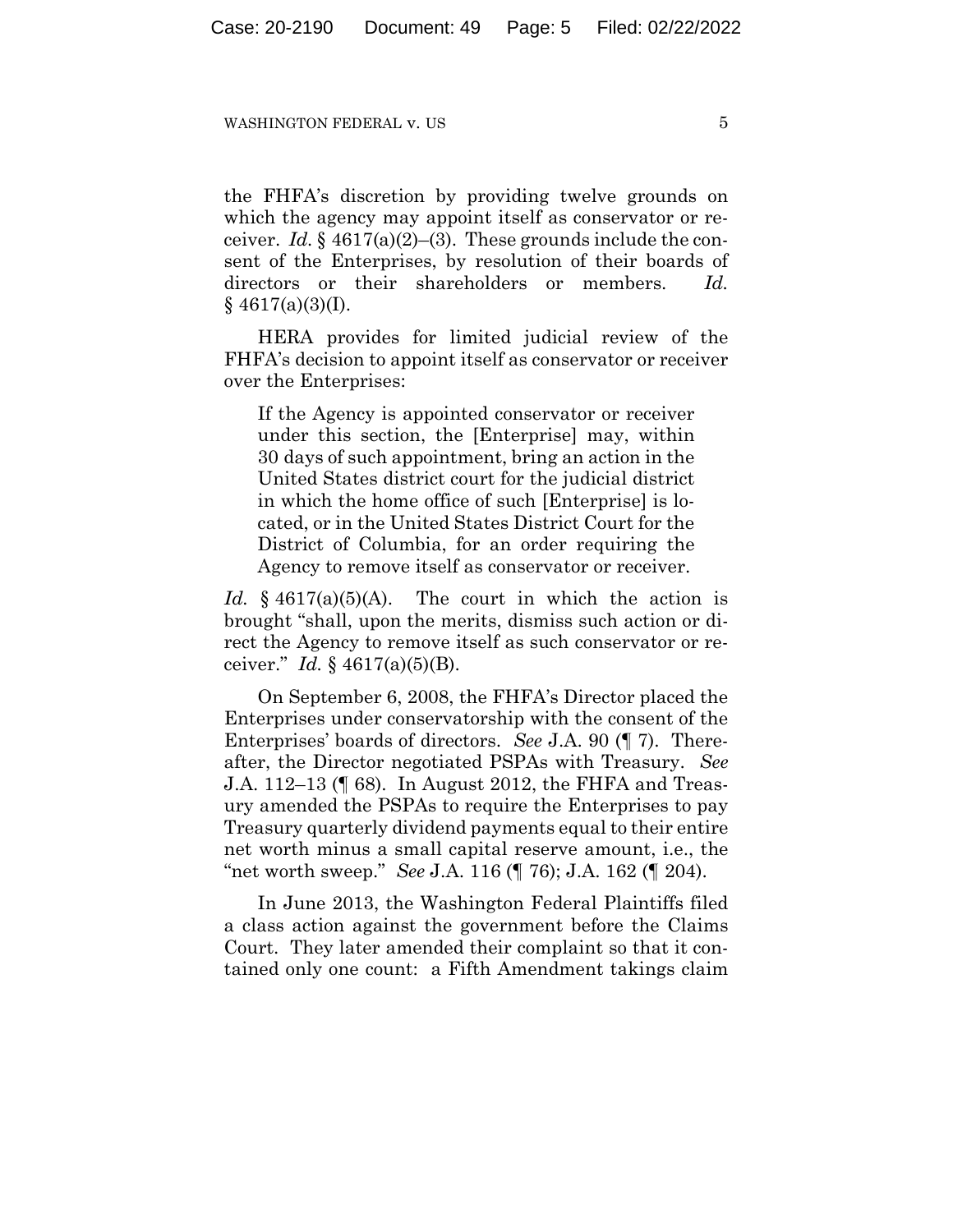and/or an illegal exaction claim.4 The operative complaint broadly alleges that, in imposing the conservatorships over the Enterprises, the government "destroyed the rights and value of the property interests tied to the common and preferred stock of the Companies" held by the Washington Federal Plaintiffs. J.A. 166 (¶ 218).

The complaint centers around the Washington Federal Plaintiffs' allegation that the government "improperly impos[ed] the . . . conservatorships over the Companies under false pretenses with no valid statutory basis." J.A. 166–67 (¶ 222(b)). According to the Washington Federal Plaintiffs, the FHFA obtained the consent of the Enterprises' boards of directors through "misrepresentation and duress," as well as by immunizing the directors from liability for consenting to a conservatorship. J.A. 121-22 ( $\P$  87, 89) (citing 12 U.S.C.  $\S$  4617(a)(6)). The complaint asserts that, as a result of the FHFA's unlawful appointment as conservator, the FHFA "terminated all shareholder meetings and all shareholder voting rights," ordered the Enterprises "to cease paying dividends on their preferred and common stock," and ordered the Enterprises "to delist their common and preferred shares from the New York Stock Exchange." *E.g.*, J.A. 161–62 (¶¶ 202–03). The Washington Federal Plaintiffs also alleged that the net worth sweep constituted a taking or illegal exaction. J.A. 153 (¶ 185). After the Supreme Court confirmed in *Collins* that the FHFA had

<sup>4</sup> The Claims Court treated the count as two legal claims that the Washington Federal Plaintiffs pled in the alternative, and we do as well. *See Wash. Fed.*, 149 Fed. Cl. at 288–89. In contrast to a takings claim, which involves lawful government action, an illegal exaction claim "involves money that was 'improperly paid, exacted, or taken from the claimant in contravention of the Constitution, a statute, or a regulation.'" *Norman v. United States*, 429 F.3d 1081, 1095 (Fed. Cir. 2005).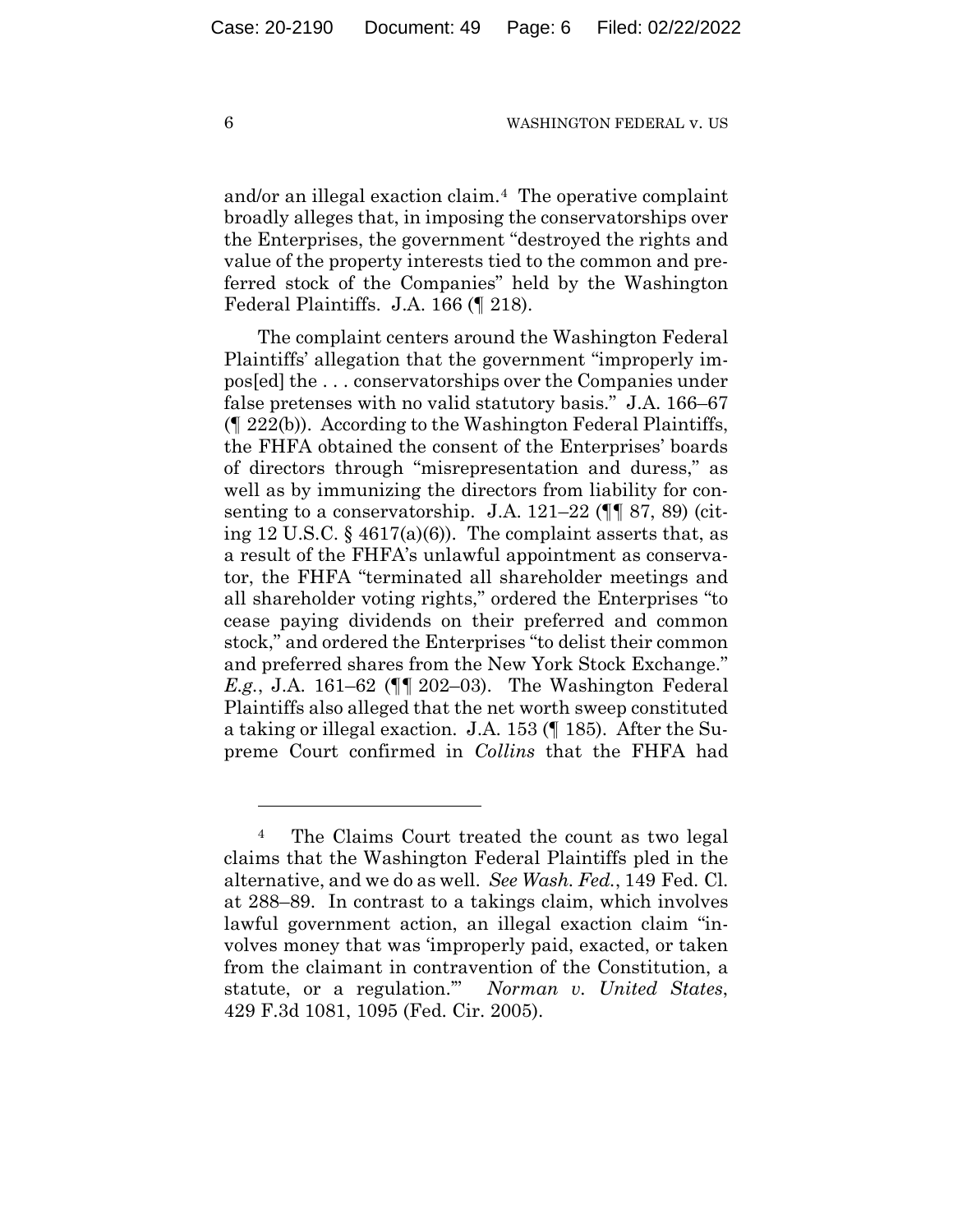statutory authority to enter into the amendment to the PSPAs effectuating the net worth sweep, 141 S. Ct. at 1777, the Washington Federal Plaintiffs abandoned that aspect of their claims.5 Appellants' Suppl. Resp. Br. on *Collins* at 1.

The government moved to dismiss the claims in every case before the Claims Court in a single, omnibus motion. *Wash. Fed.*, 149 Fed. Cl. at 289. The Claims Court ultimately granted the government's motion, dismissing the Washington Federal Plaintiffs' operative complaint for lack of standing. *Id.* at 297.

Two of the Claims Court's holdings are relevant to this appeal. First, the court rejected the government's argument that, because HERA's 30-day limitations period bars the Washington Federal Plaintiffs' claims, the court lacks subject matter jurisdiction over the case. *Id.* at 291–92. The court explained that the applicable statute of limitations is not HERA's 30-day period under 12 U.S.C.  $\S$  4617(a)(5), but the general 6-year period under 28 U.S.C. § 2501 for claims over which the Claims Court has jurisdiction. *Id.* Because the Washington Federal Plaintiffs filed suit within six years of the imposition of conservatorships over the Enterprises, the Claims Court found their claims timely. *Id.* at 292.

Second, the Claims Court held that the Washington Federal Plaintiffs lacked standing to litigate their direct takings and illegal exaction claims because the claims are

<sup>&</sup>lt;sup>5</sup> In their opening brief on appeal, the Washington Federal Plaintiffs also asked, in the alternative, that we remand this matter to the Claims Court so that they might amend their claims to assert the claims derivatively on behalf of the Enterprises. Appellants' Opening Br. 41–46. They have since withdrawn that request as well. Appellants' Suppl. Resp. Br. on *Collins* at 1.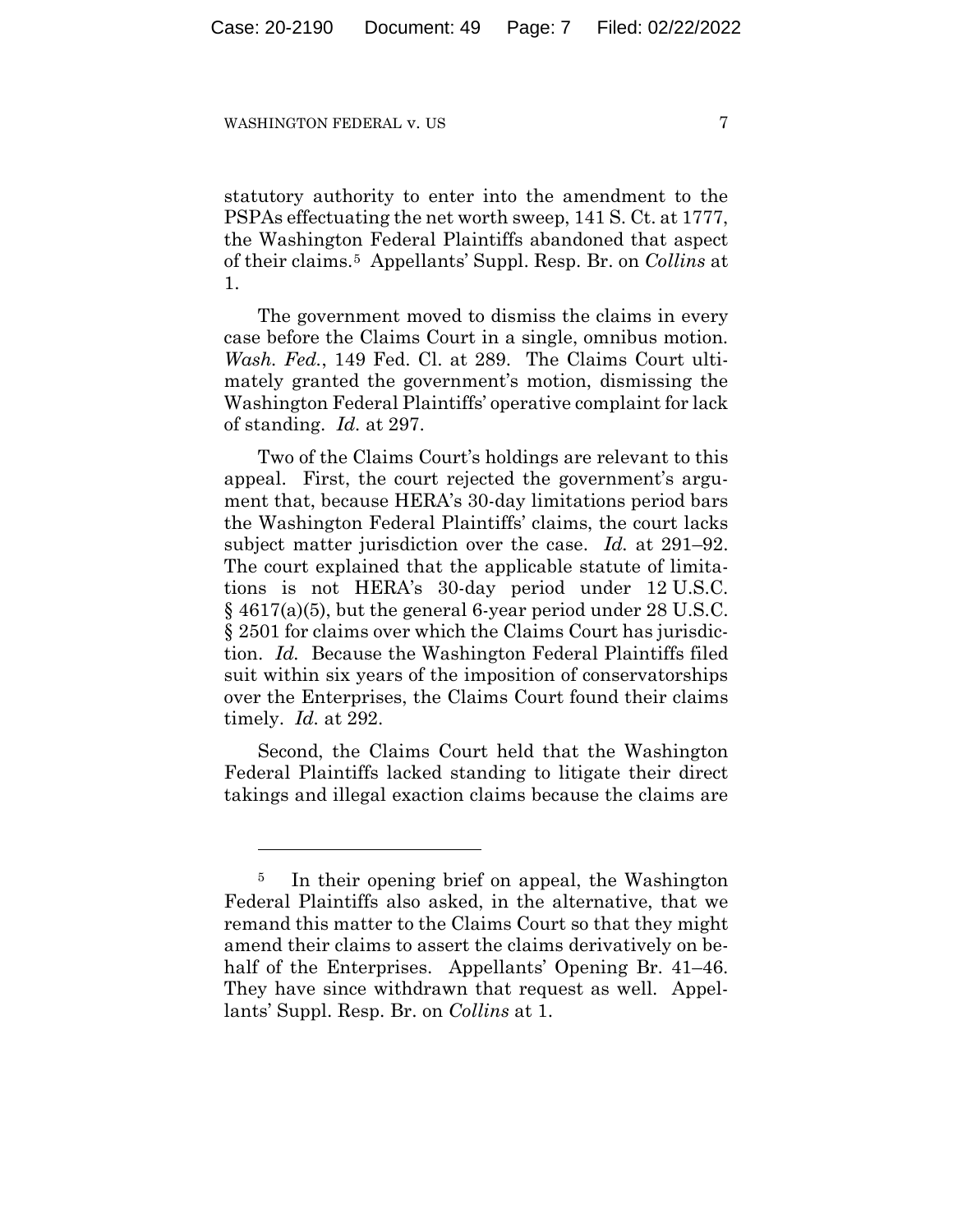substantively derivative. *See id.* at 296. The court found that the Washington Federal Plaintiffs' claims and the direct takings and illegal exaction claims in *Fairholme Funds* are "virtually indistinguishable for standing purposes." *Id.* at 293. While the Washington Federal Plaintiffs placed greater emphasis on the imposition of the conservatorships, the Claims Court explained that the claims here similarly rest on the expropriation of the Washington Federal Plaintiffs' economic interests and property rights as shareholders. *Id.* According to the court, the Washington Federal Plaintiffs' claims are indistinguishable from an overpayment claim: "The FHFA, through the imposition of the conservatorships and subsequent manipulations of the Enterprises, gutted [the Enterprises] and left nothing for the shareholders." *Id.* at 295; *see also id.* at 294 (referring to the standing analysis in *Fairholme Funds, Inc. v. United States*, 147 Fed. Cl. 1, 45–47 (2019)). The court noted that the Washington Federal Plaintiffs' claims are premised on allegations that the conservatorships harmed the Enterprises themselves, and only thereby caused indirect harm to the shareholders. *See id.* at 295. The Claims Court therefore dismissed the Washington Federal Plaintiffs' claims for lack of standing.

The Washington Federal Plaintiffs timely appealed to this court. We have jurisdiction under 28 U.S.C.  $§ 1295(a)(3).$ 

#### II. DISCUSSION

We review a dismissal for lack of standing de novo. *See Rack Room Shoes v. United States*, 718 F.3d 1370, 1374 (Fed. Cir. 2013).

On appeal, the Washington Federal Plaintiffs argue that they have standing to assert their direct takings and illegal exaction claims arising out of the FHFA's actions to coerce the Enterprises into consenting to conservatorships. In response, the government maintains that  $\S$  4617(a)(5) bars the Washington Federal Plaintiffs' challenge to the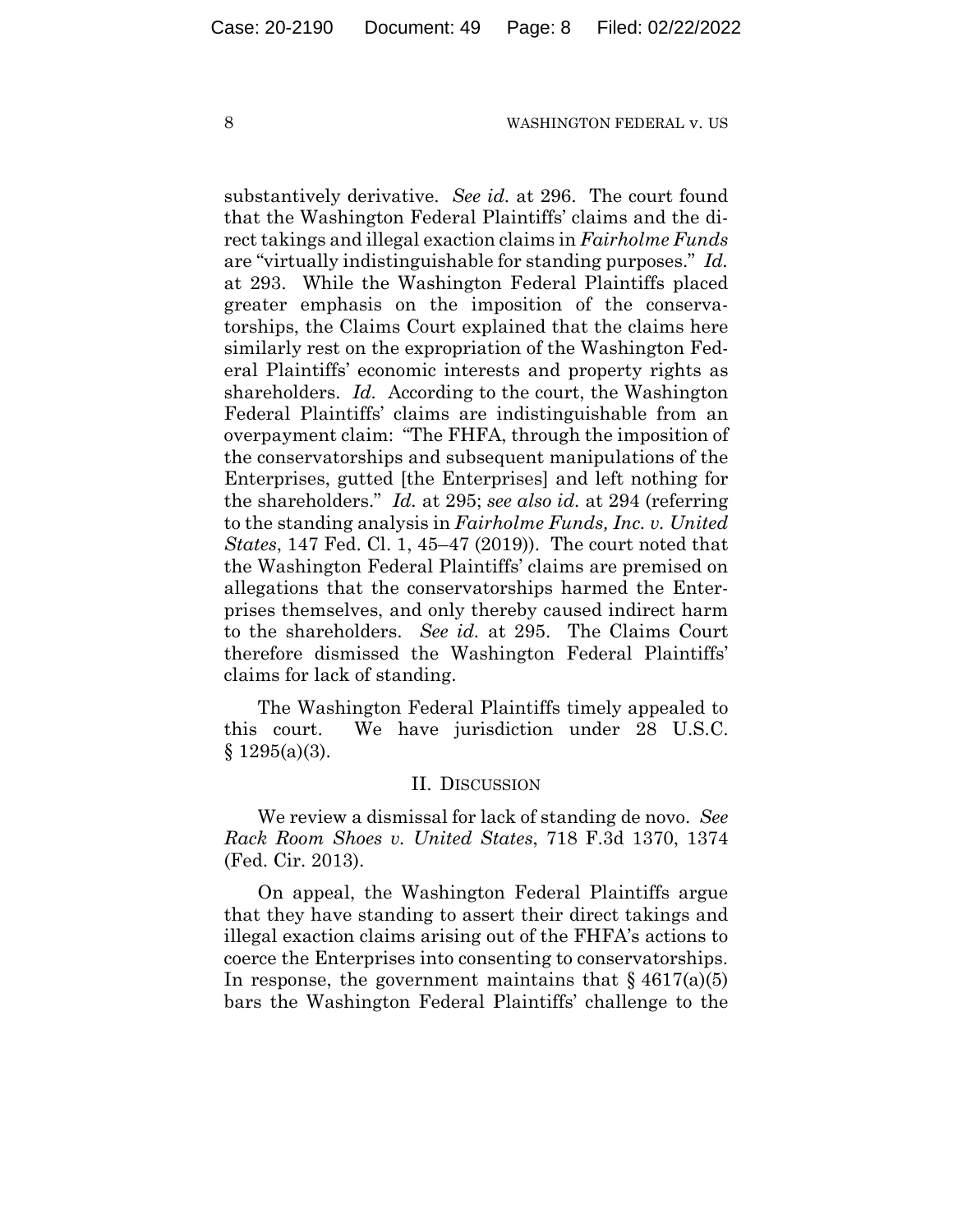FHFA's appointment as conservator over the Enterprises. Because it is a jurisdictional challenge, we address the government's threshold argument before turning to the substance of the Washington Federal Plaintiffs' appeal.

## A. The Claims Court's jurisdiction

The government argues that the Claims Court should have dismissed the Washington Federal Plaintiffs' claims as untimely and filed in the wrong court. Specifically, the government asserts that  $12 \text{ U.S.C.}$  §  $4617(a)(5)$ —which permits the Enterprises ("the regulated entity") to challenge the FHFA's appointment as conservator in a district court action within 30 days of the appointment—is the exclusive means of challenging the FHFA's appointment. According to the government, the Washington Federal Plaintiffs' suit is "incontrovertibly a challenge to the appointment of the conservator." Appellee's Resp. Br. 20. While the Washington Federal Plaintiffs agree that  $§$  4617(a)(5) provides the exclusive means for challenging the FHFA's appointment as conservator, they distinguish between such challenges and their claims "seek[ing] monetary relief for past harm *directly resulting from* the imposition of the conservatorships." Appellants' Reply Br. 20.

Although, as we discuss below,  $\S 4617(a)(5)$  prohibits the Washington Federal Plaintiffs from pursuing their claims, the application of that provision here is a merits-based bar, not one that implicates the Claims Court's jurisdiction over the Washington Federal Plaintiffs' claims. The Tucker Act provides the Claims Court with subject matter jurisdiction over "any claim against the United States founded . . . upon the Constitution," including the Washington Federal Plaintiffs' takings and illegal exaction claims. *See* 28 U.S.C. § 1491. The statute of limitations to bring such claims is six years after a claim first accrues. *Id.* § 2501 ("Every claim of which the United States Court of Federal Claims has jurisdiction shall be barred unless the petition thereon is filed within six years after such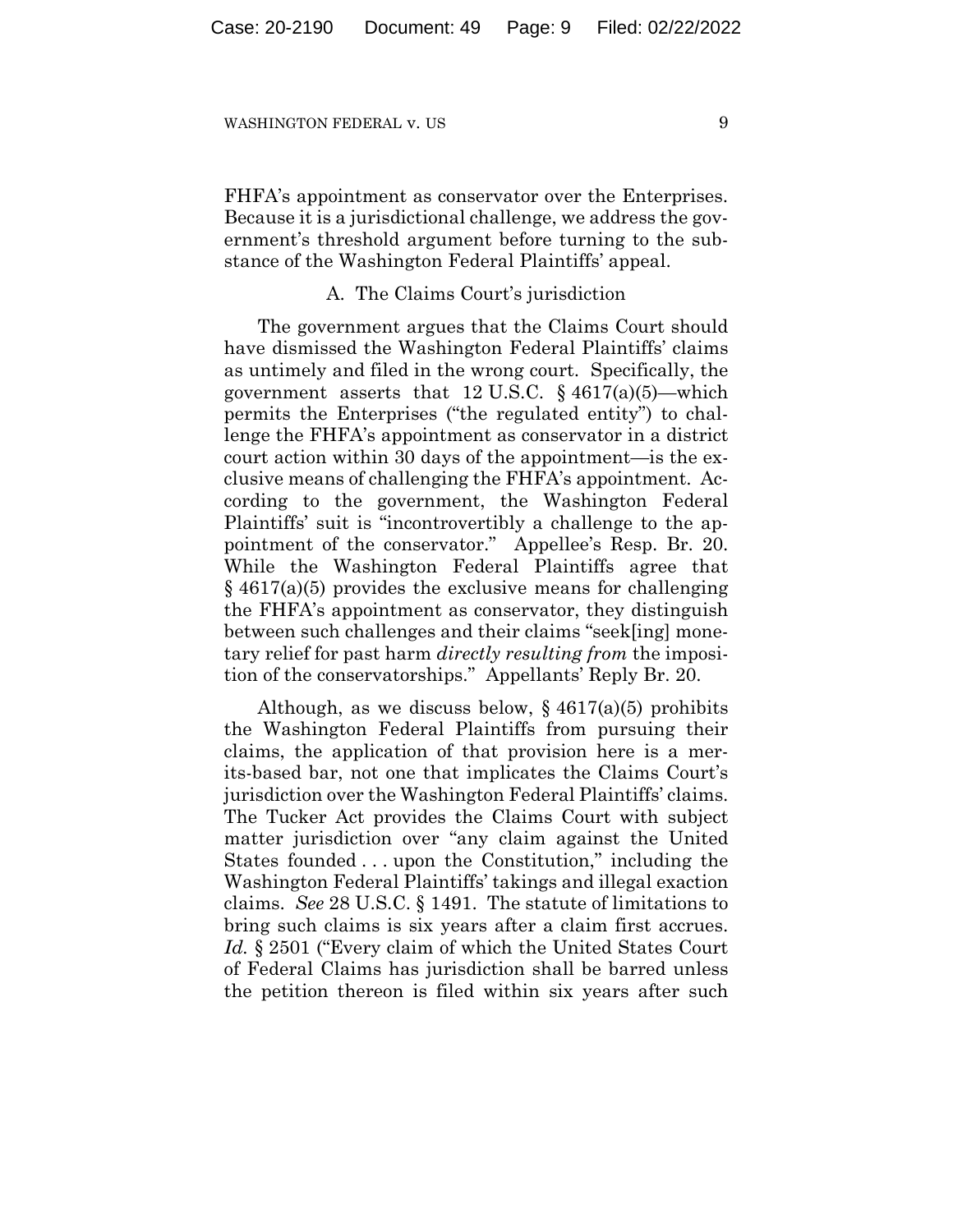claim first accrues."). Here, the Washington Federal Plaintiffs timely filed their claims in June 2013, within six years of the FHFA's appointment as conservator in September 2008.

We also disagree with the government's characterization of the Washington Federal Plaintiffs' claims as no more than a challenge to the FHFA's appointment as conservator. While there is no dispute that the claims allege that the FHFA improperly coerced the Enterprises' boards of directors to consent to the conservatorships, the Washington Federal Plaintiffs also claim that, by those unlawful actions, the government took or illegally exacted their property interests as shareholders of the Enterprises without just compensation. *See, e.g.*, J.A. 116–18 (¶¶ 77–81); J.A. 153–63 (¶¶ 185–208); J.A. 165–68 (¶¶ 217–25). We therefore reject the government's argument that we should dismiss the Washington Federal Plaintiffs' claims on jurisdictional grounds.

# B. The Washington Federal Plaintiffs' illegal exaction claim

Although the 30-day limitations period in  $\S$  4617(a)(5) does not deprive the Claims Court of jurisdiction over the Washington Federal Plaintiffs' claims, we affirm the Claims Court's dismissal of their illegal exaction claim on the alternative ground that the Washington Federal Plaintiffs fail to state a claim upon which relief may be granted.<sup>6</sup> Our case law makes clear that the Washington Federal Plaintiffs may not challenge the propriety of the FHFA's

<sup>6</sup> While the Claims Court predicated its dismissal of the Washington Federal Plaintiffs' illegal exaction claim on standing grounds, we may affirm the Claims Court's dismissal on any grounds supported by the record. *See Wyandot Nation of Kan. v. United States*, 858 F.3d 1392, 1397 (Fed. Cir. 2017).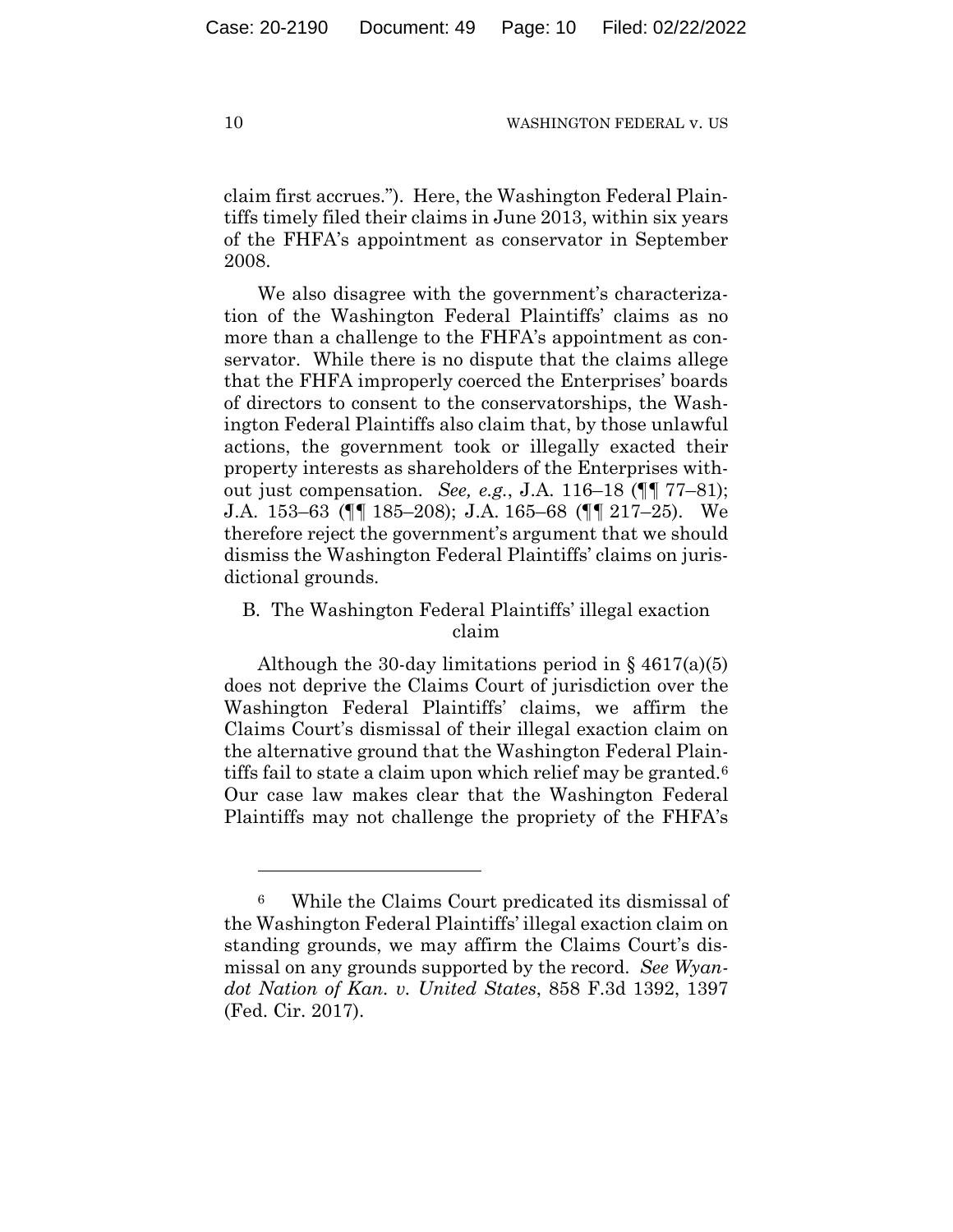appointment as conservator through an illegal exaction claim in the Claims Court. *See Rith Energy, Inc. v. United States*, 247 F.3d 1355, 1366 (Fed. Cir. 2001). Instead, the Washington Federal Plaintiffs must litigate their claims on the assumption that the FHFA's appointment as conservator was lawful. *See id.* Therefore, the Washington Federal Plaintiffs' illegal exaction claim, which requires showing that the FHFA's imposition of the conservatorships was unlawful, is not plausible.

We have explained that an uncompensated taking and an unlawful agency action constitute separate wrongs that give rise to separate causes of action. *See id.* at 1365 (quoting *Del-Rio Drilling Programs, Inc. v. United States*, 146 F.3d 1358, 1364 (Fed. Cir. 1998)). Where Congress mandates the review process for an allegedly unlawful agency action, a plaintiff may not separately litigate the issue of whether the agency acted in violation of statute or regulation in a takings (or illegal exaction) action. *See id.* at 1366. In other words, the plaintiff may not claim that it is entitled to prevail *because* the agency acted in violation of statute or regulation. *See id.* Rather, where Congress mandates the review process for the allegedly unlawful agency action, a plaintiff must litigate on the assumption that the agency action is authorized and lawful, i.e., that the government took its property *regardless of* whether the agency acted consistently with its statutory and regulatory mandate. *See id.* at 1365–66. That means that an illegal exaction claim predicated on the alleged unlawfulness of the agency action is not plausible as a matter of law.

In *Rith Energy*, the Department of Interior denied Rith Energy a permit to resume mining coal in a certain area pursuant to the Surface Mining Control and Reclamation Act of 1977 (SMCRA). *See id.* at 1358–60. Congress assigned the question of whether the agency violated SMCRA in denying the permit to an administrative process within the agency, subject to judicial review in a district court. *See*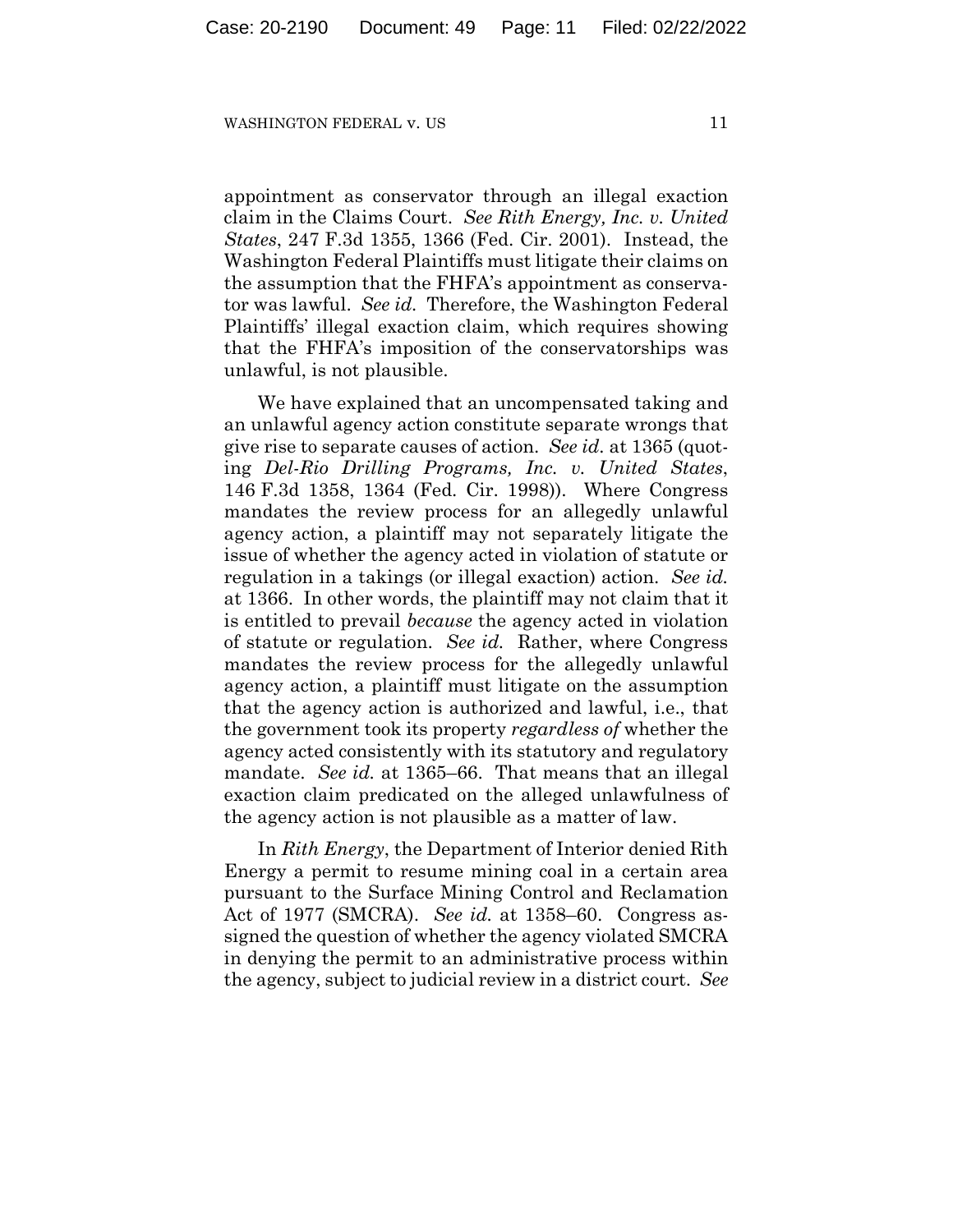*id.* at 1365; *see also* 30 U.S.C. §§ 1264, 1276.7 Rith Energy engaged in that process, lost its administrative appeal, and voluntarily dismissed its district court action seeking review of the administrative ruling. *Rith Energy*, 247 F.3d at 1360. Rith Energy then filed a takings claim in the Claims Court, asserting that the government took its property by preventing it from mining. *See id.* at 1361. We held that, "having forgone its challenge to [the agency's] administrative actions, Rith is not free to renew its challenge to those actions under the cover of a takings claim in the Court of Federal Claims." *Id.* at 1366. Importantly, we concluded that, while Rith Energy could not argue that the permit denial was unlawful under SMCRA, it could assert that the permit denial constituted a taking on the assumption that the administrative action was both authorized and lawful. *See id.* at 1365–66.

Here, there is no dispute that Congress provided the exclusive means to challenge the grounds of the FHFA's appointment as conservator in 12 U.S.C.  $\S$  4617(a)(5): the Enterprises may challenge the FHFA's appointment in district court within 30 days of the appointment. The Enterprises did not bring such a challenge, nor did their shareholders bring a derivative challenge on their behalf. Accordingly, "having forgone [their] challenge" to the

<sup>7</sup> Section 1264 of Title 30 specifies that a permit applicant, or any person whose interests may be adversely affected by the agency's final decision, "may request a hearing on the reasons for the final determination," after which the agency must issue a written decision granting or denying the permit and stating its reasons. 30 U.S.C. § 1264(c). The statutory provision further provides a right to appeal the agency's decision in accordance with 30 U.S.C. § 1276, which specifies the venue, timing, applicable standards, and procedures of the district court's review. *See id.* §§ 1264(f), 1276.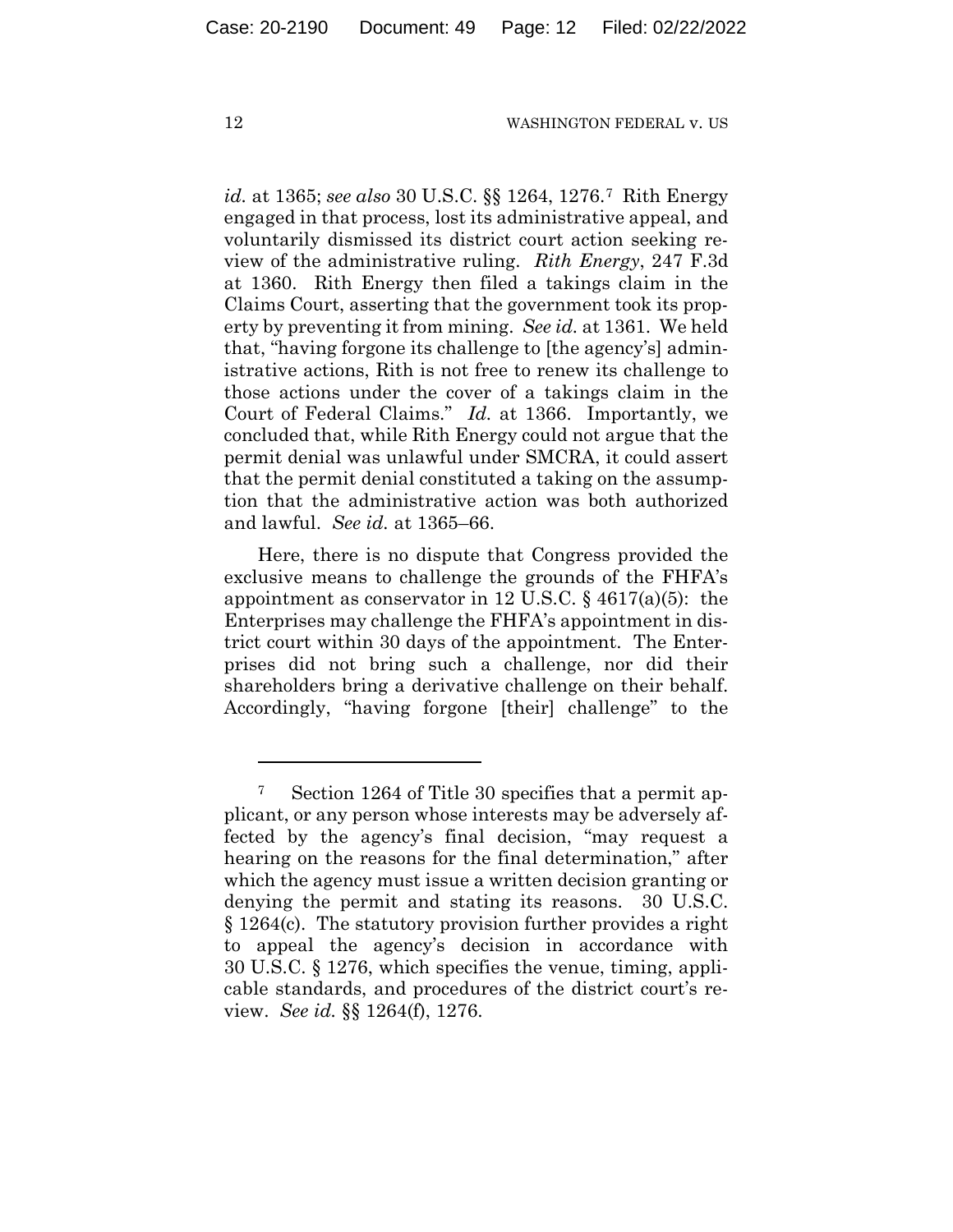FHFA's decision to appoint itself as conservator over the Enterprises, the Washington Federal Plaintiffs "[are] not free to renew [their] challenge to those actions under the cover of a takings claim in the" Claims Court. *See id.* at 1366. Instead, the Washington Federal Plaintiffs must litigate their claims "on the assumption that the administrative action was both authorized and lawful." *See id.* Because the Washington Federal Plaintiffs' illegal exaction claim requires showing that the FHFA's appointment as conservator over the Enterprises was unlawful under HERA, we affirm the Claims Court's dismissal of their illegal exaction claim on alternative grounds of failure to state a claim.

The Washington Federal Plaintiffs argue that there is no basis for the government's "ambitious reading" that "any dispute as to the *legality* of the appointment must be resolved immediately in the district court." Appellants' Reply Br. 21 (quoting Appellee's Resp. Br. 21). And, they make much of the fact that the mechanism for challenge in § 4617(a)(5) only authorizes the Enterprises to challenge the conservatorship. *Id.* at 19–20. As noted, *Rith Energy* forecloses the Washington Federal Plaintiffs' argument. Where Congress specifies the means of challenging an agency action, like the FHFA's decision to appoint itself conservator over the Enterprises, a plaintiff may not challenge the lawfulness of the agency action under the cover of a takings (or illegal exaction) claim in the Claims Court. *See Rith Energy*, 247 F.3d at 1365–66. While it is true that  $\S$  4617(a)(5) refers to "the regulated entit [ies]" (i.e., the Enterprises), an action challenging the conservatorship could have been asserted derivatively by the shareholders on behalf of the Enterprises, but was not.

The Washington Federal Plaintiffs also argue that interpreting  $\S 4617(a)(5)$  to bar direct claims by shareholders seeking monetary relief for Fifth Amendment violations would raise serious due process concerns. We disagree. As noted, the statute of limitations in  $\S$  4617(a)(5) does not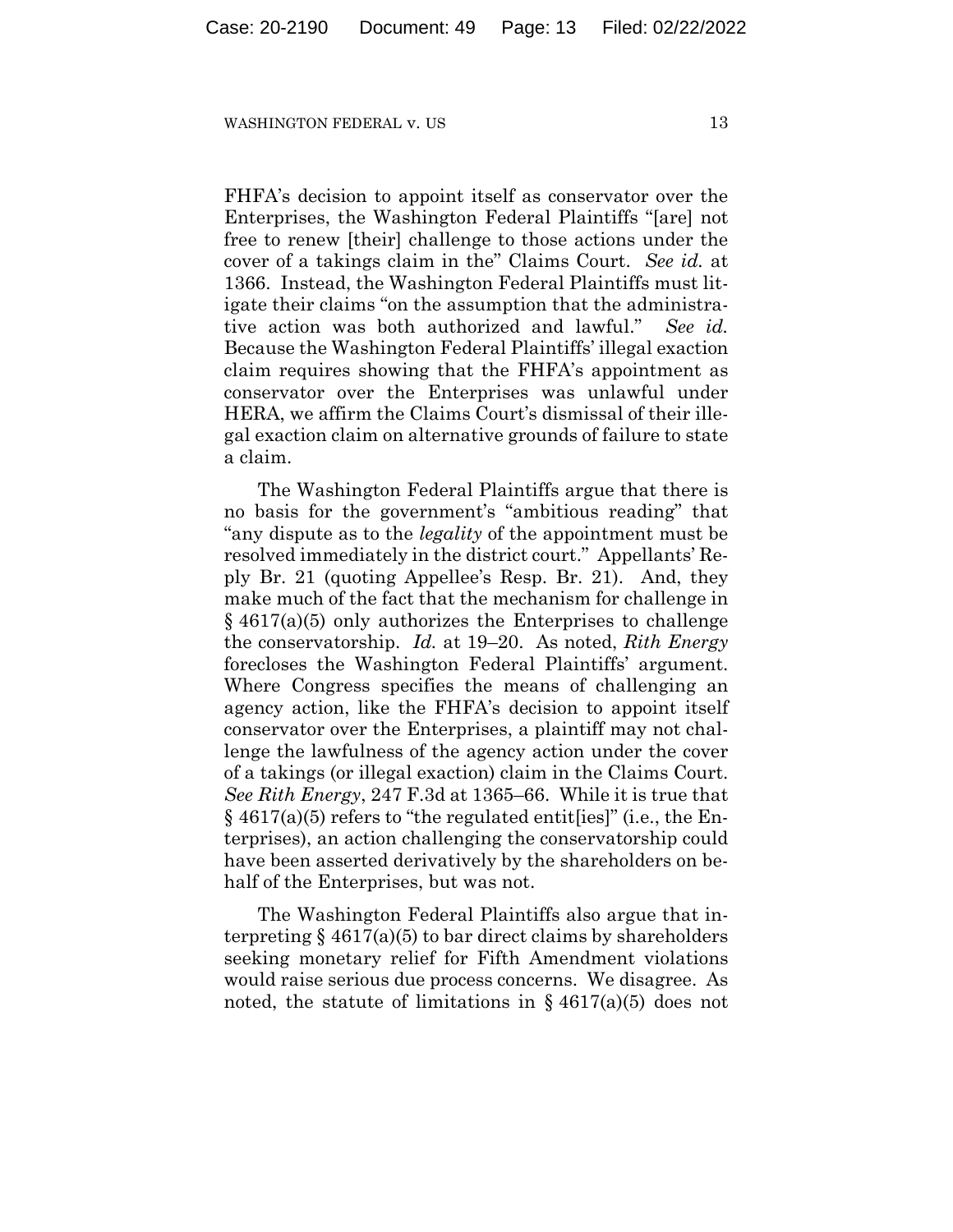time-bar Fifth Amendment takings claims before the Claims Court. A litigant simply cannot assert a plausible takings or illegal exaction claim predicated on the unlawfulness of an agency action where Congress provided an alternate exclusive means to challenge that action. As the government points out, moreover, a Due Process challenge to HERA and the implications of its statutory structure, even if such a challenge could be brought, may not be brought in the Claims Court. *See* Appellee's Resp. Br. 38; *see also In re United States*, 463 F.3d 1328, 1335 n.5 (Fed. Cir. 2006) ("[B]ecause the Due Process Clause is not money-mandating, it may not provide the basis for jurisdiction under the Tucker Act.").

C. The Washington Federal Plaintiffs' takings claim

1. Failure to allege a cognizable takings claim

We similarly affirm the Claims Court's dismissal of the Washington Federal Plaintiffs' takings claim on the alternative ground that the Washington Federal Plaintiffs fail to state a claim upon which relief may be granted.8

The Washington Federal Plaintiffs' takings claim rests on the premise that the appointment of the FHFA as conservator was unlawful. *See* J.A. 166–67 (¶ 222) ("[A]s a result of the Government's *legally unsubstantiated* imposition of the conservatorships, the Government destroyed the value of the stock held by Plaintiffs . . . and violated the fundamental principles of the . . . Takings Clause[ ] of the United States Constitution." (emphasis added)); *see also* J.A. 95 (¶ 16); J.A. 117–36 (¶¶ 78, 82–143); J.A. 153–54 (¶¶ 185–86); J.A. 157–59

<sup>8</sup> The Claims Court predicated its dismissal of the Washington Federal Plaintiffs' takings claim on standing grounds, but we may affirm the Claims Court's dismissal on any grounds supported by the record. *See Wyandot*, 858 F.3d at 1397.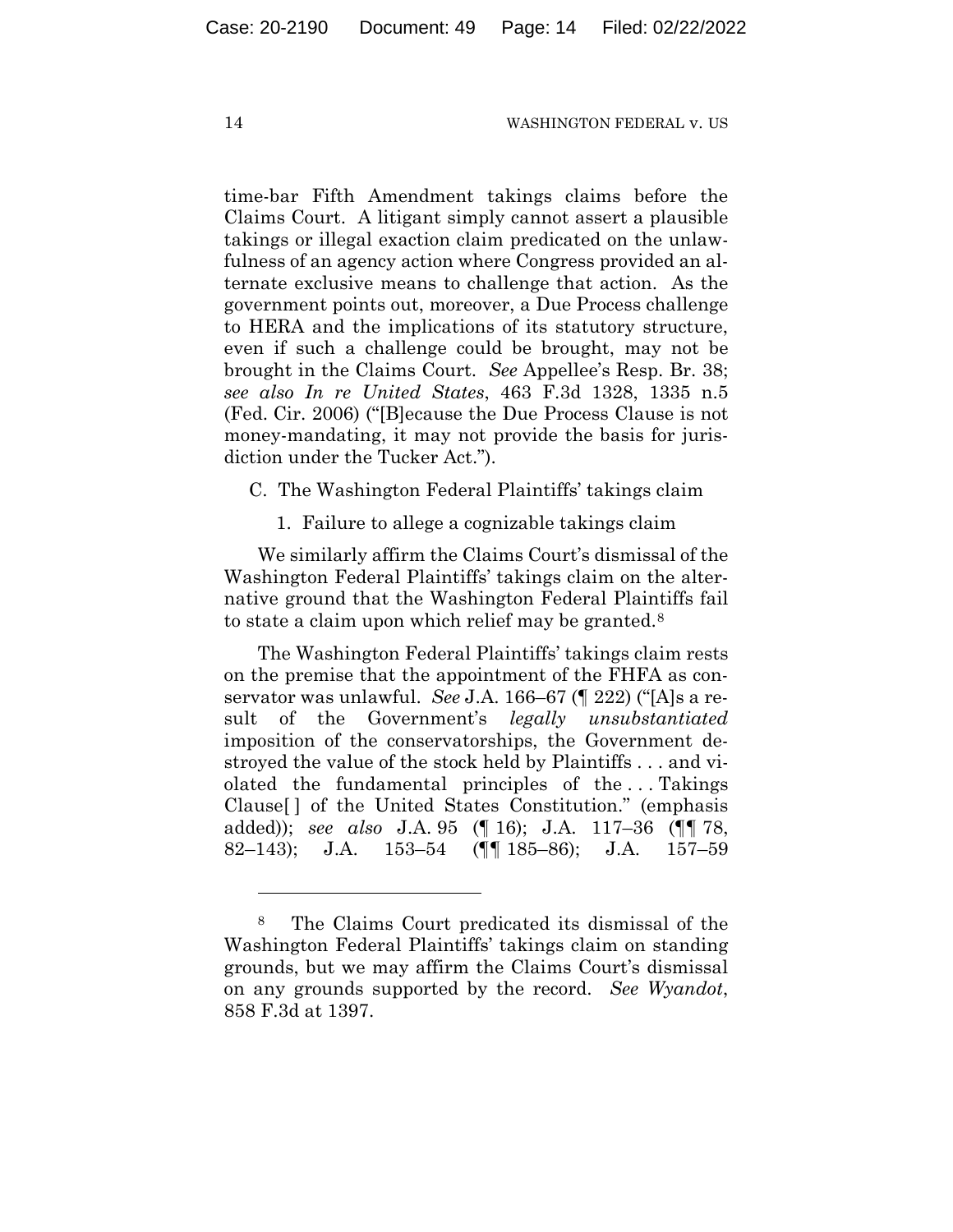(¶¶ 194–96). Indeed, the Washington Federal Plaintiffs' complaint makes clear that the harms they allegedly suffered—i.e., the property interests taken by the government—flowed directly from the unlawful appointment of the FHFA as conservator. *See also* Appellants' Opening Br. 3–4 ("The Washington Federal Plaintiffs aver, in great detail, a coerced nationalization of the Companies starting in 2008 that supplanted the Companies' shareholders [and] eliminated their ownership rights . . . , without just compensation . . . ."); Appellants' Reply Br. 1 ("The forced imposition of the 2008 conservatorships over two companies that were *not* insolvent, and did not need a bailout, is at the core of this action . . . ."); *id.* at 4 (asserting the forced conservatorships and coerced consent are "key factual underpinnings" of the Washington Federal Plaintiffs' claims); *cf. id.* at 20 (characterizing claims as seeking relief for "past harm *directly resulting from* the imposition of the conservatorships"); Oral Arg. at 2:31–3:33, https://oralarguments.cafc.uscourts.gov/default.aspx?fl= 20-2190\_08042021.mp3 (explaining that the alleged harm to the rights to vote, receive dividends, and transfer stock "occurred as a result of the conservatorships").

That takings claim is not plausible under *Rith Energy*. As noted, where Congress mandates the review process for an allegedly unlawful agency action, a plaintiff may not assert a takings claim in the Claims Court claiming entitlement to prevail *because* the agency acted in violation of a statute or regulation. *See Rith Energy*, 247 F.3d at 1366. This is because a plaintiff does not have the right to litigate the issue of whether an agency's action is unlawful under the guise of a takings claim, rather than through the congressionally mandated review process. *See id.* Because, as pled, the Washington Federal Plaintiffs' takings claim attempts to litigate the propriety of the FHFA's appointment as conservator and to circumvent the exclusive review process under 12 U.S.C.  $\S$  4617(a)(5), we affirm the Claims Court's dismissal of the claim.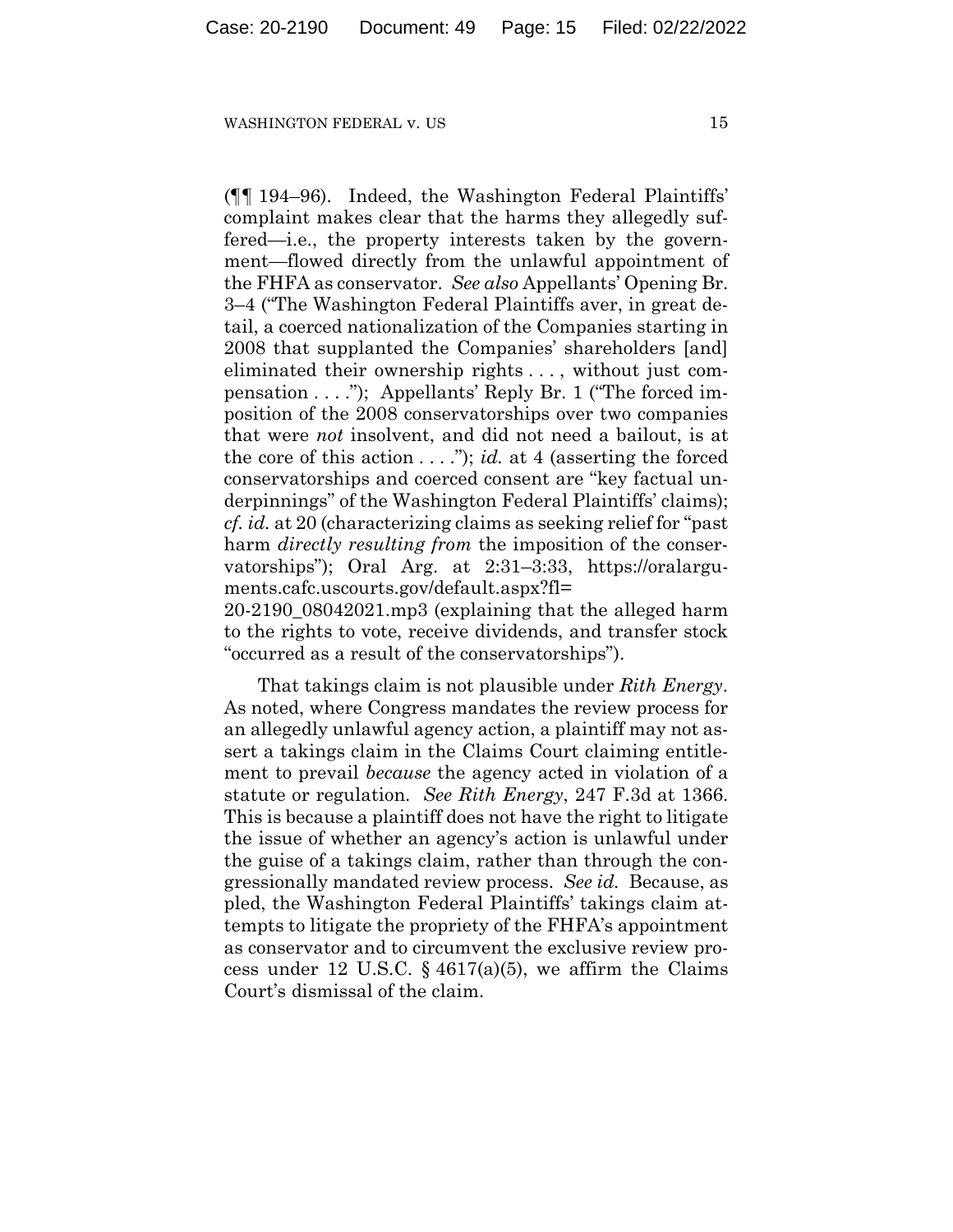As in *Rith Energy*, moreover, the "consequence of assuming the lawfulness of [the government's] actions . . . is to limit the issue before us" to whether imposing restrictions on the Enterprises' right to issue dividends, ordering them to delist their common and preferred shares from the New York Stock Exchange, and terminating certain rights previously attendant to share ownership constitute a taking. *See id.* And that inquiry requires us to determine whether, upon lawful imposition of the conservatorships, the shareholders retained any investment-backed expectation that the value of their shares would not be diluted and the rights otherwise attendant to share ownership would not be temporarily suspended. *Cf. id. Collins* makes clear that they did not.

As the *Collins* court explained, the FHFA's authority under HERA is both unusual and extremely broad; the FHFA as conservator "may" act in the interests of the Enterprises but is not required to do so. 12 U.S.C. § 4617(b)(2)(J); *Collins*, 141 S. Ct. at 1776; *see also Fairholme Funds*, slip op. at 46; *Perry Cap. LLC v. Mnuchin*  ("*Perry II*"), 864 F.3d 591, 607–08 (D.C. Cir. 2017). Under HERA, the FHFA may act in ways that are *not* in the best interests of either the Enterprises or the shareholders, and, instead, are beneficial to the FHFA and the public it serves. *Collins*, 141 S. Ct. at 1776; *Fairholme Funds*, slip op. at 46; *Perry II*, 864 F.3d at 608 (noting that, unlike the Financial Institutions Reform, Recovery, and Enforcement Act of 1989 (FIRREA), which permits the FDIC to take into account the interests of depositors, HERA does not require the FHFA to consider the interests of the shareholders).

Where shareholders hold shares in such highly regulated entities—entities that the government has the authority to place into conservatorship—where the conservator's powers are extremely broad, and where the entities were lawfully placed into such a conservatorship, shareholders lack a cognizable property interest in the context of a takings claim. *Golden Pac. Bancorp v. United*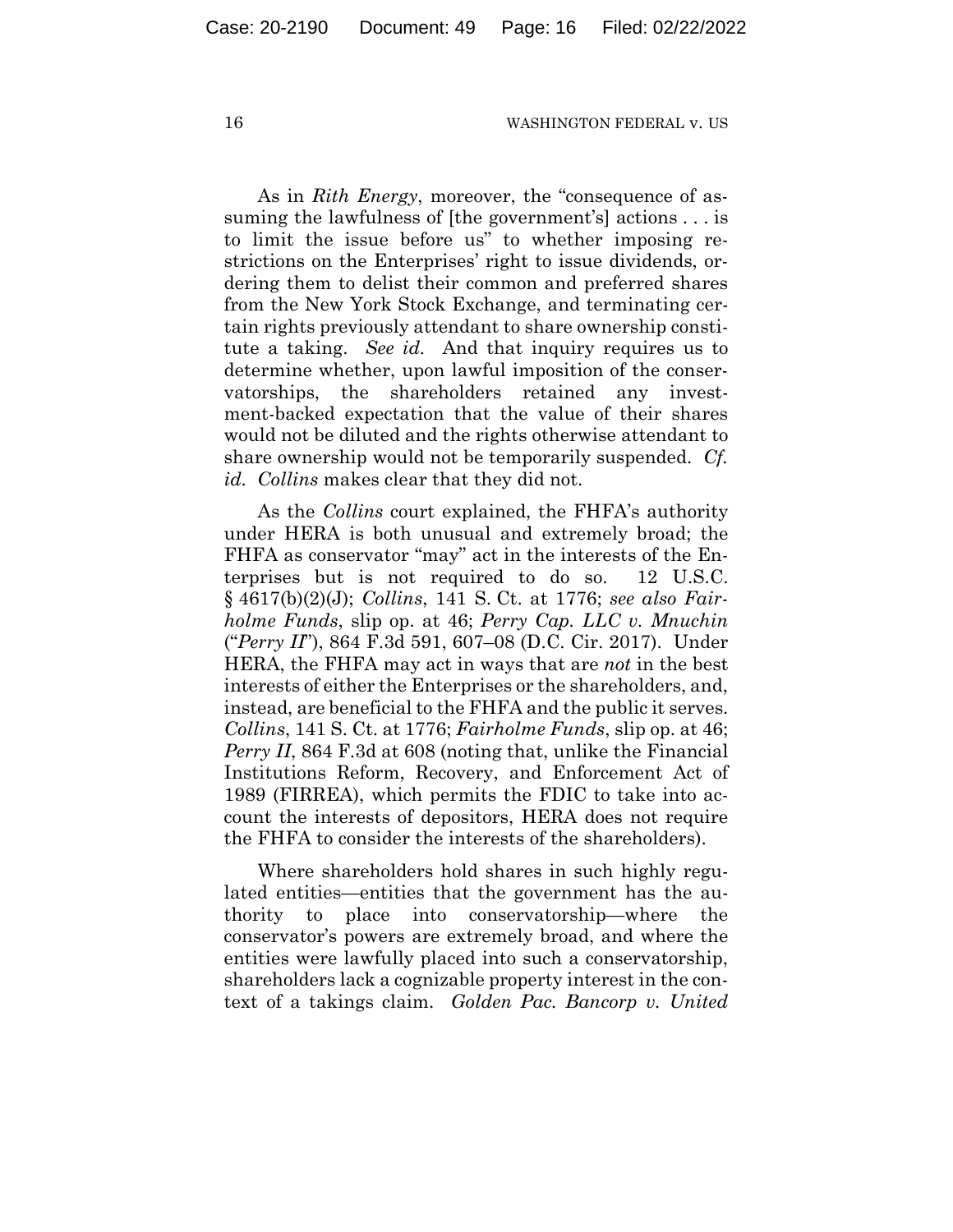*States*, 15 F.3d 1066, 1073–75 (Fed. Cir. 1994) (holding that Golden Pacific lacked a historically rooted expectation of compensation necessary to establish a Fifth Amendment taking because it chose to invest in a highly regulated entity); *cf. Fairholme Funds*, slip op. at 45–47 & n.14.9 For this reason as well, we find that the Washington Federal Plaintiffs cannot assert a cognizable takings claim regarding actions taken in connection with the imposition of the conservatorships in 2008.

2. Lack of standing to assert a direct takings claim

As an independent ground, we affirm the Claims Court's dismissal of the Washington Federal Plaintiffs' takings claim for lack of standing. The Washington Federal Plaintiffs lack standing to assert their substantively derivative claims as direct claims. The doctrine of standing asks whether a litigant is entitled to have a federal court resolve its grievance. *Kowalski v. Tesmer*, 543 U.S. 125, 128 (2004). A litigant generally must assert its own legal rights and interests; it cannot rest its claim to relief on the legal rights or interests of third parties. *See id.* at 129 (quoting *Warth v. Seldin*, 422 U.S. 490, 498 (1975)).

Related to this prudential limitation on third-party standing,10 shareholders generally may not initiate an

<sup>9</sup> The highly regulated nature of the Enterprises always limited the investment-backed expectations of their shareholders. To the extent there existed any expectations at all, the shareholders lacked them after the passage of HERA and certainly after the FHFA imposed the conservatorships. *Cf. Fairholme Funds*, slip op. at 45–47 & n.14. 10 In *Lexmark International, Inc. v. Static Control* 

*Components, Inc.*, 572 U.S. 118 (2014), the Supreme Court held that the label of prudential standing was inappropriate for the requirement that a plaintiff's interests fall within the zone of interests protected by the law invoked.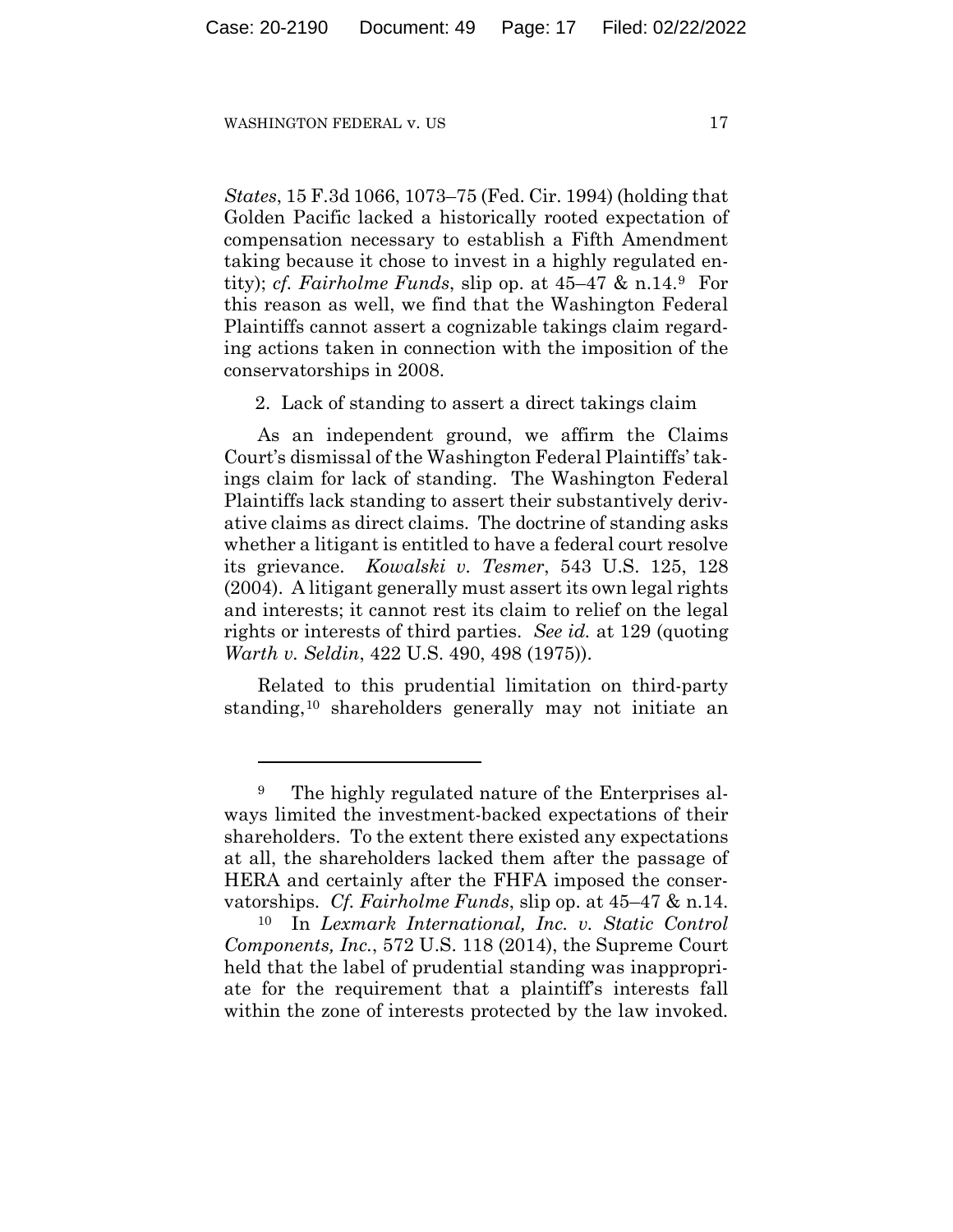action to enforce the rights of a corporation but may do so if the corporation's management refuses to pursue the same action for reasons other than good-faith business judgment. *Franchise Tax Bd. v. Alcan Aluminium Ltd.*, 493 U.S. 331, 336 (1990). Such an action by shareholders must be a derivative action because the corporation has the direct interest in the cause of action. *Starr Int'l Co. v. United States*, 856 F.3d 953, 966 (Fed. Cir. 2017). Only shareholders with a direct, personal interest in a cause of action may bring a direct shareholder action. *Id.* (quoting *Franchise Tax Bd.*, 493 U.S. at 336)*.* Shareholders whose injuries are derivative of their ownership interests in a corporation may not bring a direct shareholder action to redress their injuries. *Id.* (quoting *Franchise Tax Bd.*, 493 U.S. at 336).

While federal law governs the standing inquiry, there is a presumption that state law should be incorporated into federal common law unless doing so would frustrate specific objectives of federal programs. *Starr*, 856 F.3d at 966 (quoting *Kamen v. Kemper Fin. Servs., Inc.*, 500 U.S. 90, 98 (1991)). Consistent with federal law, Delaware courts consider two questions when determining whether a shareholder's claim is derivative or direct. *Id.*; *Tooley v. Donaldson, Lufkin & Jenrette, Inc.*, 845 A.2d 1031, 1035 (Del. 2004) (en banc). First, who suffered the alleged harm, the corporation or the suing stockholder individually? *Tooley*, 845 A.2d at 1035. Second, who would receive the benefit of the recovery or other remedy? *Id.* A

*See id.* at 127 & n.3, 129. The Court did not, however, extend its holding to the prudential principle of third-party standing. *See id.* at 127 n.3 ("This case does not present any issue of third-party standing, and consideration of that doctrine's proper place in the standing firmament can await another day."); *Starr Int'l Co. v. United States*, 856 F.3d 953, 965 n.18 (Fed. Cir. 2017).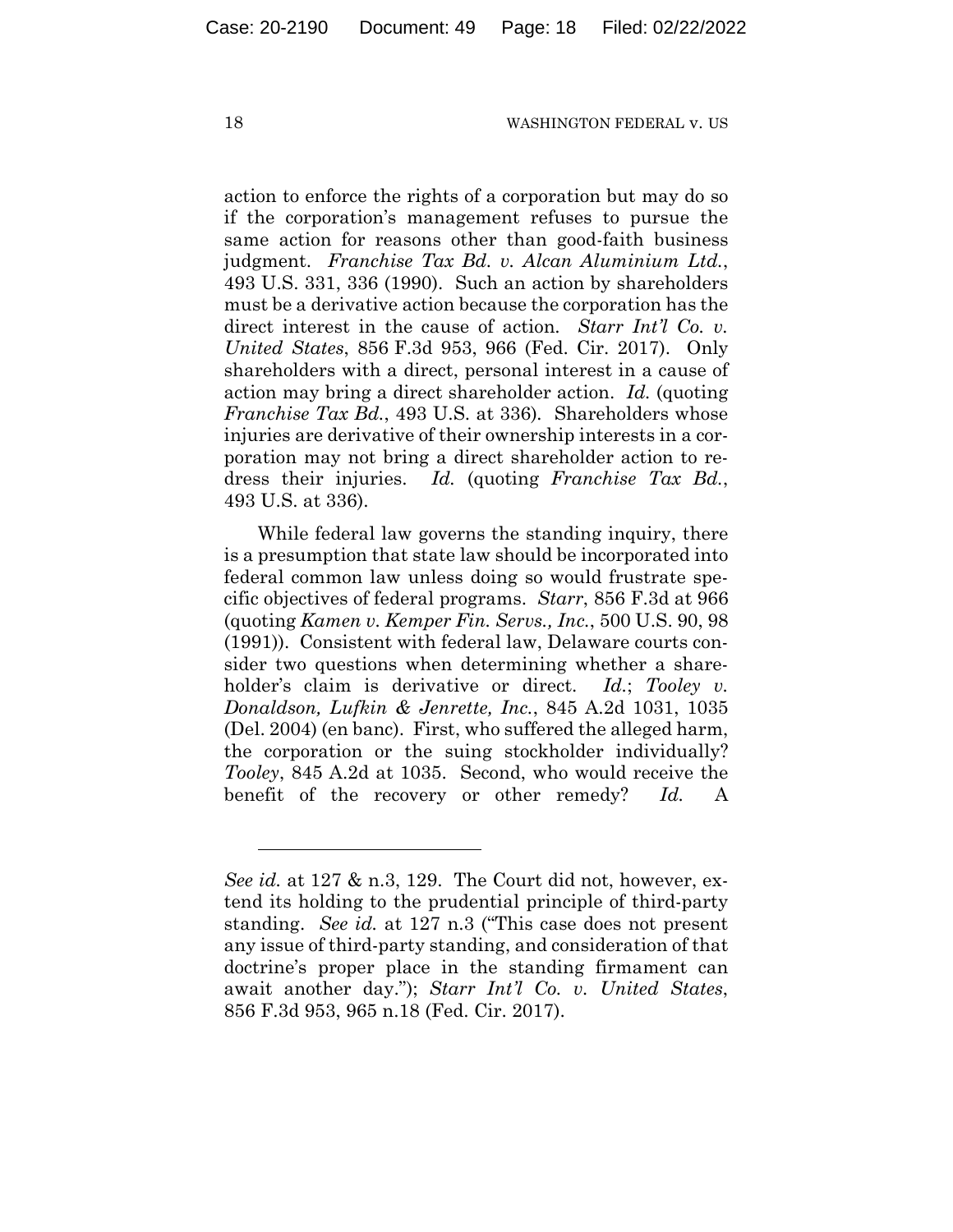stockholder's claimed direct injury must be independent of any alleged injury to the corporation. *Id.* at 1039. The Delaware Supreme Court recently confirmed, moreover, that a suing shareholder's claims must be completely independent from the harm to the corporation before they may be asserted directly. *Brookfield Asset Mgmt., Inc. v. Rosson*, 261 A.3d 1251, 1267, 1272–73 (Del. 2021) (en banc) (overruling the dual nature doctrine espoused in *Gentile v. Rossette*, 906 A.2d 91 (Del. 2006), and confirming that, even when shareholders assert harm to rights attendant to share ownership, those claims must be asserted derivatively if the shareholders' harm is not independent of harm to the corporation).

Here, the Washington Federal Plaintiffs' takings claim is derivative in nature because the Washington Federal Plaintiffs' alleged injuries are not independent of alleged harms to the Enterprises. Instead, as noted, the Washington Federal Plaintiffs pled that the harms to their shareholder rights flowed from the injury to the Enterprises by the unlawful appointment of the FHFA as conservator. *See, e.g.*, J.A. 166–67 (¶ 222) ("[A]s a result of the Government's legally unsubstantiated imposition of the conservatorships, the Government destroyed the value of the stock held by Plaintiffs  $\dots$  ."); J.A. 153 ( $\parallel$  185) (alleging that "imposing the conservatorships upon the Companies, under false pretenses and without a statutory basis, causing the value of the Companies' shares to plummet, and destroying all shareholder rights and property interests" constituted a taking); J.A. 117 (¶ 78); J.A. 95 (¶ 16). Because the Washington Federal Plaintiffs' alleged injuries, as pled, depend on an alleged injury to the Enterprises, the Washington Federal Plaintiffs lack standing to assert their substantively derivative claim as a direct takings claim.

We are unpersuaded by the Washington Federal Plaintiffs' arguments in favor of standing. First, the Washington Federal Plaintiffs contend that the extreme circumstances warranting a derivative action are not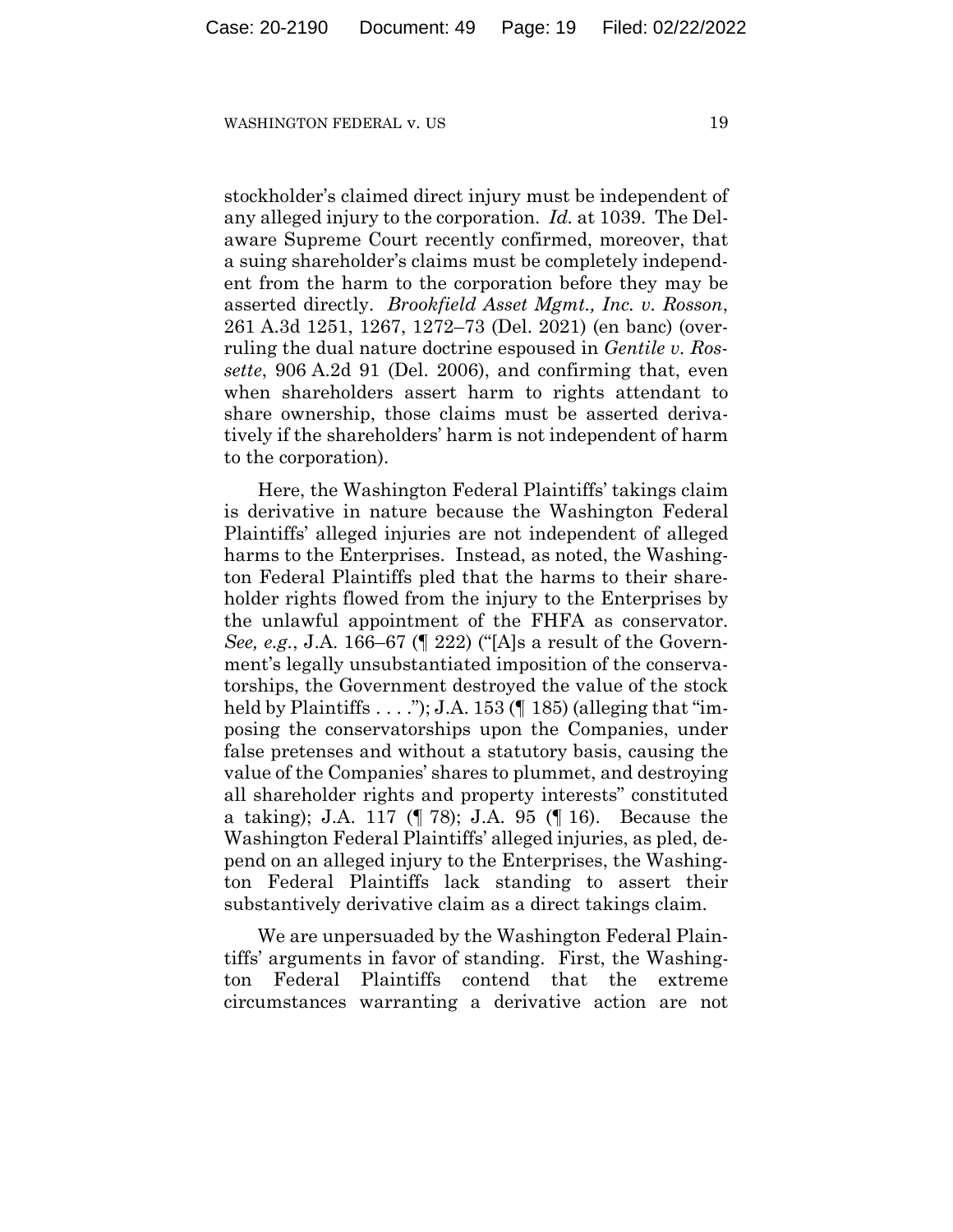present here. They suggest that a derivative suit requires "the misfeasance and malfeasance of 'faithless directors and managers.'" Appellants' Opening Br. 31 (quoting *Kamen*, 500 U.S. at 95). The Washington Federal Plaintiffs argue that, though they believe the government committed malfeasance, they have no reason to believe the directors and managers of the Enterprises did so. *Id.* at 31–32. This argument is a red herring. The Washington Federal Plaintiffs lack standing to assert their direct takings claim because their alleged harms depend on alleged injuries to the Enterprises. Under federal law, the Washington Federal Plaintiffs may not rest their claim to relief on the legal rights or interests of third parties, i.e., the Enterprises. *See Kowalski*, 543 U.S. at 129. The defect with the Washington Federal Plaintiffs' direct takings claim is distinct from the *additional* showing that must be made before a derivative claim on behalf of the Enterprises can be asserted: that the managements of the Enterprises refused to pursue an action enforcing the Enterprises' rights for reasons other than good-faith business judgment. *See Kamen*, 500 U.S. at 95–96; *Franchise Tax Bd.*, 493 U.S. at 336.

Second, the Washington Federal Plaintiffs disagree that their alleged harms are dependent on harm to the Enterprises. The Washington Federal Plaintiffs hypothesize that the Enterprises could have thrived under conservatorship without their shareholders receiving any benefit and, thus, assert that the Enterprises were not themselves actually harmed by the conservatorship decision. The Washington Federal Plaintiffs also analogize their takings claim to the direct breach-of-contract claims in *Perry II*, 864 F.3d 591.

The Washington Federal Plaintiffs' hypothetical is at odds with every other argument and allegation they have made in this case. As outlined above, *supra*, at 14–15, the Washington Federal Plaintiffs tie all of their alleged harms to an action they assert was illegally imposed upon and caused great damage to the Enterprises. For the same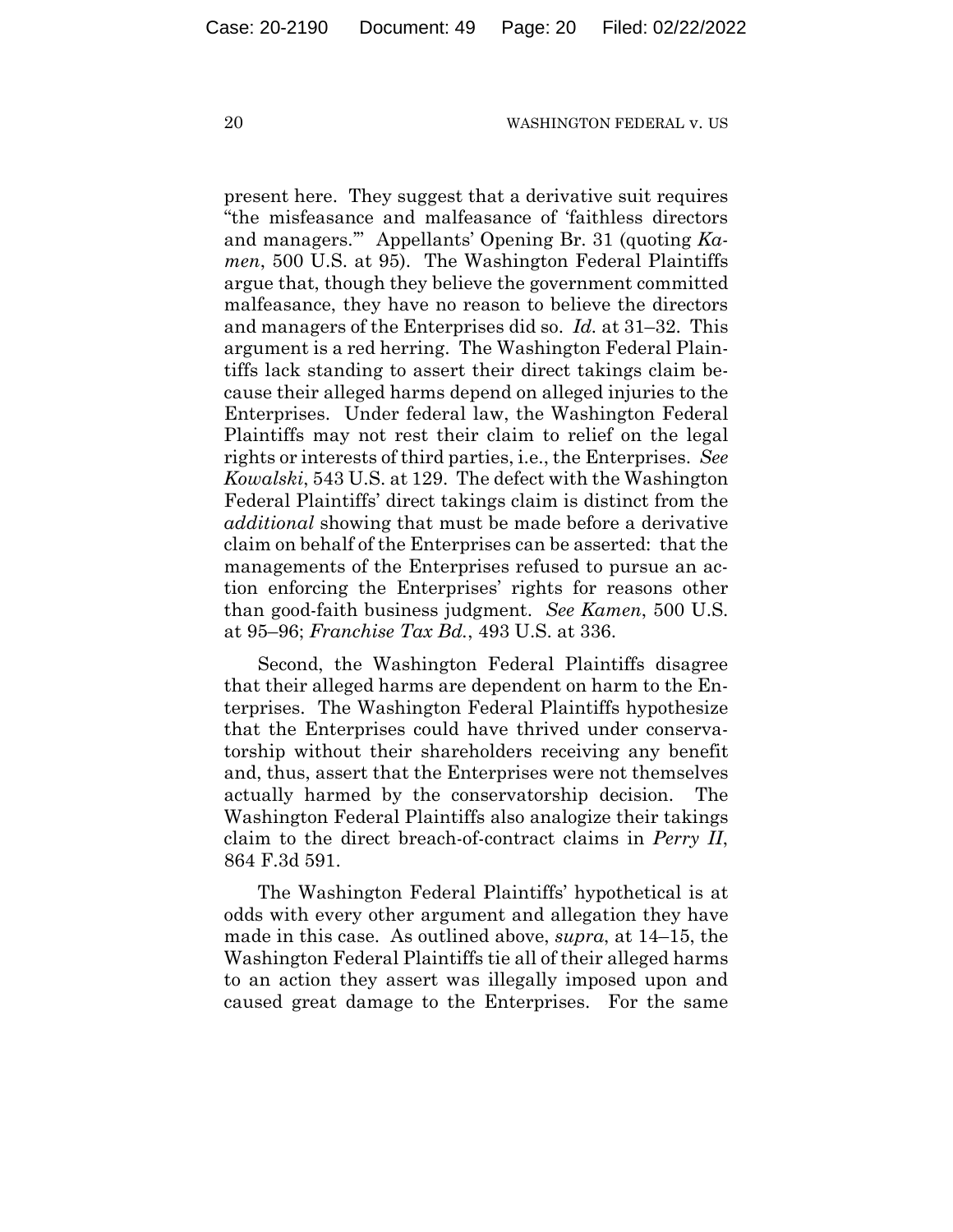reasons, *Perry II* is inapposite. There, a class of shareholders of the Enterprises asserted that, in adopting the net worth sweep, the FHFA and the Enterprises breached the terms of the shareholders' stock certificates. *Perry II*, 864 F.3d at 603. The D.C. Circuit held that these contract-based claims "are obviously direct." *Id.* at 628. The court explained that the plaintiffs asserted breaches of contractual duties owed to them by the Enterprises by virtue of their stock certificates. *Id.* In stark contrast to the claims in *Perry II*, which were based on a contract to which the shareholders were a party, the Washington Federal Plaintiffs' takings claim attempts to enforce the legal rights and interests of the Enterprises. As we explained in *Fairholme Funds*, "[t]he fact that shareholders possess a property interest in their shares of the Enterprises does not answer the question of whether they are asserting direct or indirect harm to that property right." *Fairholme Funds*, slip op. at 23. The D.C. Circuit's holding in *Perry II* does not mandate that the Washington Federal Plaintiffs' claim is similarly direct.<sup>11</sup>

Third, the Washington Federal Plaintiffs argue that dismissing their claim for lack of standing is an unconstitutional denial of a forum for redress and a clear violation of due process. As noted above, however, whether enforcing HERA as written and interpreted by the Supreme

The Washington Federal Plaintiffs also analogize this case to *A & D Auto Sales, Inc. v. United States*, 748 F.3d 1142 (Fed. Cir. 2014), because both cases contain allegations of government coercion. *A & D Auto Sales* is procedurally distinct. There, we considered whether the plaintiffs had stated a plausible takings claim under Rule 12(b)(6) of the Rules of the Court of Federal Claims. Our holding there has no relevance to whether the Washington Federal Plaintiffs have standing to assert their direct takings claim here.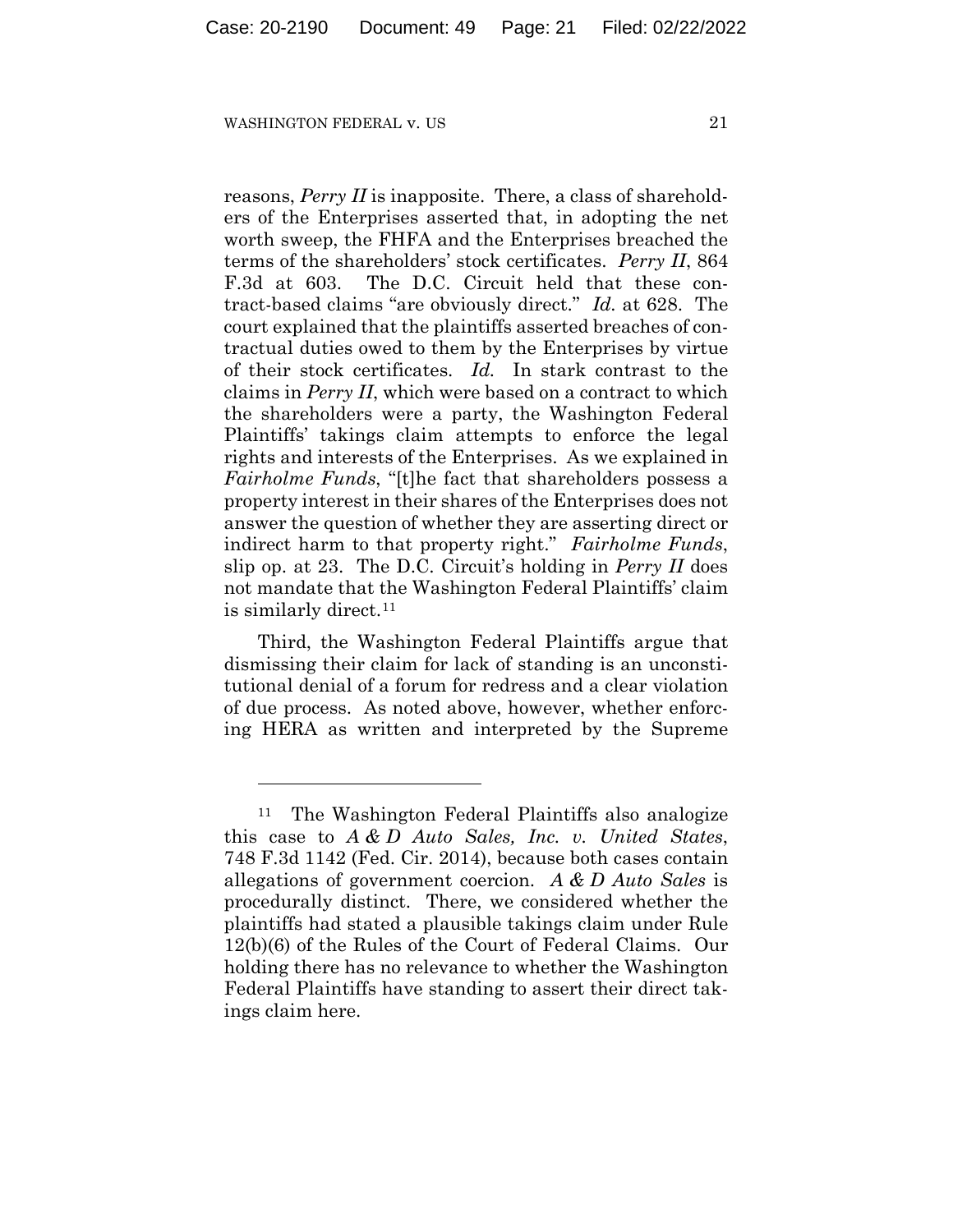Court, this court, and the D.C. Circuit deprives the Washington Federal Plaintiffs of due process is not a question before us and not a question over which the Claims Court could assert jurisdiction. *See supra*, at 13–14.

Fourth, the Washington Federal Plaintiffs argue that the Claims Court incorrectly assumed that, if a shareholder claim is derivative, the claim cannot also be direct. They reason that the same set of facts can give rise to both direct and derivative claims and can be asserted either directly or derivatively under Delaware law, citing to the dual nature doctrine found in *Gentile* and its progeny. But, as noted above, *Gentile* has been overruled. *See supra*, at 19. Even where two types of harm are alleged, when the alleged harm to the corporation and alleged harm to the shareholder are not independent, the claim is only substantively derivative in nature. *See Brookfield*, 261 A.3d at 1262–63 (overturning *Gentile* and distinguishing between direct and derivative claims).

Finally, the Washington Federal Plaintiffs argue that *Collins* supports holding that they have standing to assert a direct takings claim. We disagree. As we explained in *Fairholme Funds*, the shareholders in *Collins* alleged that HERA's statutory restriction on the President's power to remove the FHFA's Director constituted a separation-of-powers (i.e., Appointments Clause) violation. *Fairholme Funds*, slip op. at 25 (citing *Collins*, 141 S. Ct. at 1778). In concluding that the threshold Article III standing requirements were satisfied in *Collins*, the Supreme Court explained that the unique claims at issue there did not derive from the plaintiffs' status as shareholders. *See Collins*, 141 S. Ct. at 1781. Instead, the separation-of-powers claim asserted a right "shared by everyone in the country." *Id.* By contrast, like the claims in *Fairholme Funds*, the Washington Federal Plaintiffs' claims implicate areas of corporate law that require them to go beyond Article III's minimum standing requirements and establish the right to assert claims on behalf of a third party. *Fairholme Funds*,